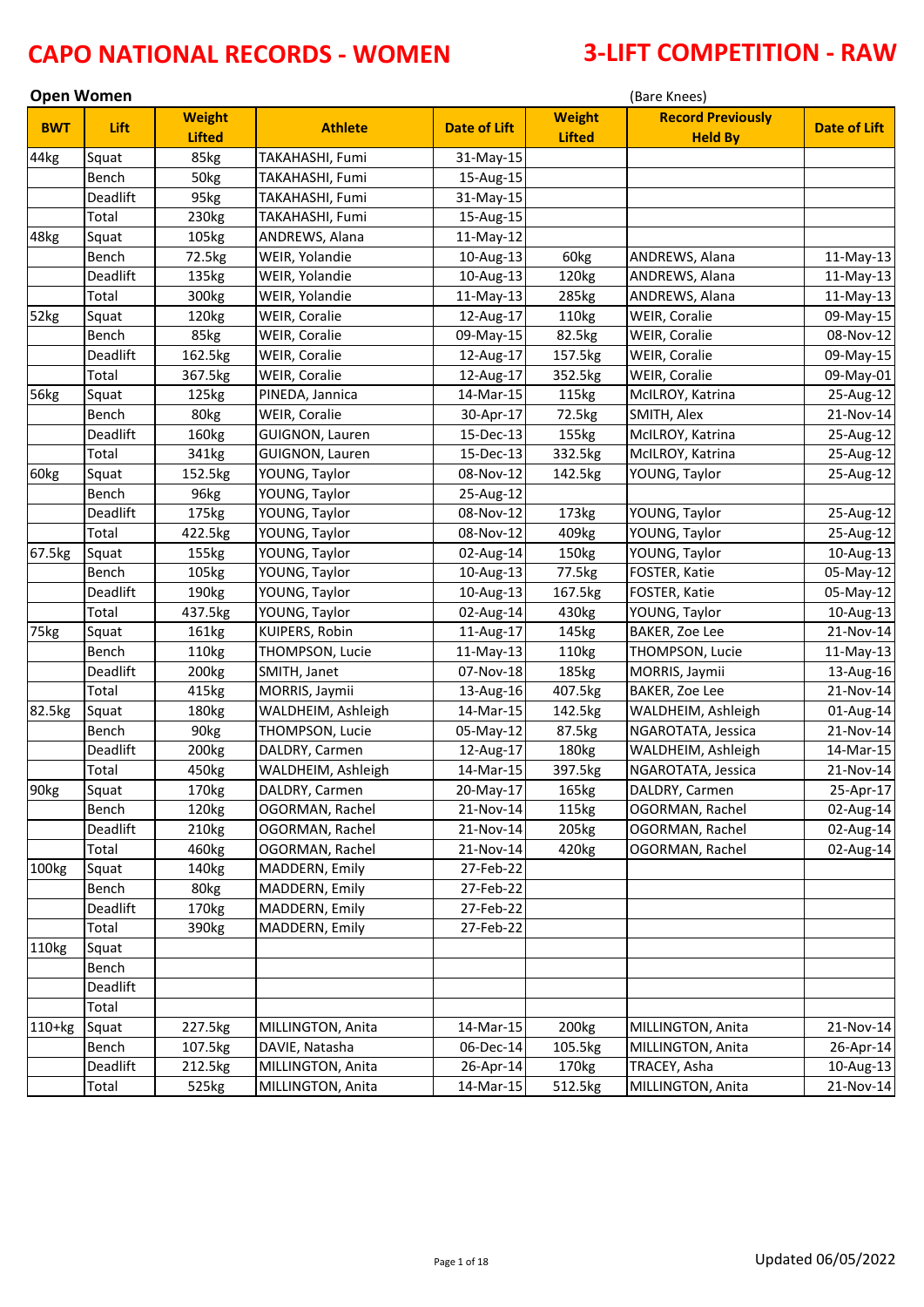|            | Sub Teen Women (10-12) |                                | <b>Unofficial WPC</b> |                     | (Bare Knees)                   |                                            |                     |  |
|------------|------------------------|--------------------------------|-----------------------|---------------------|--------------------------------|--------------------------------------------|---------------------|--|
| <b>BWT</b> | Lift                   | <b>Weight</b><br><b>Lifted</b> | <b>Athlete</b>        | <b>Date of Lift</b> | <b>Weight</b><br><b>Lifted</b> | <b>Record Previously</b><br><b>Held By</b> | <b>Date of Lift</b> |  |
| 44kg       | Squat                  |                                |                       |                     |                                |                                            |                     |  |
|            | Bench                  |                                |                       |                     |                                |                                            |                     |  |
|            | Deadlift               |                                |                       |                     |                                |                                            |                     |  |
|            | Total                  |                                |                       |                     |                                |                                            |                     |  |
| 48kg       | Squat                  |                                |                       |                     |                                |                                            |                     |  |
|            | Bench                  |                                |                       |                     |                                |                                            |                     |  |
|            | Deadlift               |                                |                       |                     |                                |                                            |                     |  |
|            | Total                  |                                |                       |                     |                                |                                            |                     |  |
| 52kg       | Squat                  |                                |                       |                     |                                |                                            |                     |  |
|            | Bench                  |                                |                       |                     |                                |                                            |                     |  |
|            | Deadlift               |                                |                       |                     |                                |                                            |                     |  |
|            | Total                  |                                |                       |                     |                                |                                            |                     |  |
| 56kg       | Squat                  | 67.5kg                         | NGAROTATA-DAY, Paige  | 14-Jun-15           |                                |                                            |                     |  |
|            | Bench                  | 32.5kg                         | NGAROTATA-DAY, Paige  | 14-Jun-15           |                                |                                            |                     |  |
|            | Deadlift               | 100kg                          | NGAROTATA-DAY, Paige  | 14-Jun-15           |                                |                                            |                     |  |
|            | Total                  | 192.5kg                        | NGAROTATA-DAY, Paige  | 14-Jun-15           |                                |                                            |                     |  |
| 60kg       | Squat                  | 62.5kg                         | SUEN, Faith           | 14-Jun-15           |                                |                                            |                     |  |
|            | Bench                  | 32.5kg                         | SUEN, Faith           | 14-Jun-15           |                                |                                            |                     |  |
|            | Deadlift               | 85kg                           | SUEN, Faith           | 14-Jun-15           |                                |                                            |                     |  |
|            | Total                  | 170kg                          | SUEN, Faith           | 14-Jun-15           |                                |                                            |                     |  |
| 67.5kg     | Squat                  | 70kg                           | BOROS, Tayla          | 09-Jun-19           |                                |                                            |                     |  |
|            | Bench                  | 35kg                           | BOROS, Tayla          | 09-Jun-19           |                                |                                            |                     |  |
|            | Deadlift               | 102.5kg                        | BOROS, Tayla          | 09-Jun-19           |                                |                                            |                     |  |
|            | Total                  | 207.5kg                        | BOROS, Tayla          | 09-Jun-19           |                                |                                            |                     |  |
| 75kg       | Squat                  |                                |                       |                     |                                |                                            |                     |  |
|            | Bench                  |                                |                       |                     |                                |                                            |                     |  |
|            | Deadlift               |                                |                       |                     |                                |                                            |                     |  |
|            | Total                  |                                |                       |                     |                                |                                            |                     |  |
| 82.5kg     | Squat                  |                                |                       |                     |                                |                                            |                     |  |
|            | Bench                  |                                |                       |                     |                                |                                            |                     |  |
|            | Deadlift               |                                |                       |                     |                                |                                            |                     |  |
|            | Total                  |                                |                       |                     |                                |                                            |                     |  |
| 90kg       | Squat                  |                                |                       |                     |                                |                                            |                     |  |
|            | Bench                  |                                |                       |                     |                                |                                            |                     |  |
|            | Deadlift               |                                |                       |                     |                                |                                            |                     |  |
|            | Total                  |                                |                       |                     |                                |                                            |                     |  |
| 100kg      | Squat                  |                                |                       |                     |                                |                                            |                     |  |
|            | Bench                  |                                |                       |                     |                                |                                            |                     |  |
|            | Deadlift               |                                |                       |                     |                                |                                            |                     |  |
|            | Total                  |                                |                       |                     |                                |                                            |                     |  |
| 110kg      | Squat                  |                                |                       |                     |                                |                                            |                     |  |
|            | Bench                  |                                |                       |                     |                                |                                            |                     |  |
|            | Deadlift               |                                |                       |                     |                                |                                            |                     |  |
|            | Total                  |                                |                       |                     |                                |                                            |                     |  |
| 110+kg     | Squat                  |                                |                       |                     |                                |                                            |                     |  |
|            | Bench                  |                                |                       |                     |                                |                                            |                     |  |
|            | Deadlift               |                                |                       |                     |                                |                                            |                     |  |
|            | Total                  |                                |                       |                     |                                |                                            |                     |  |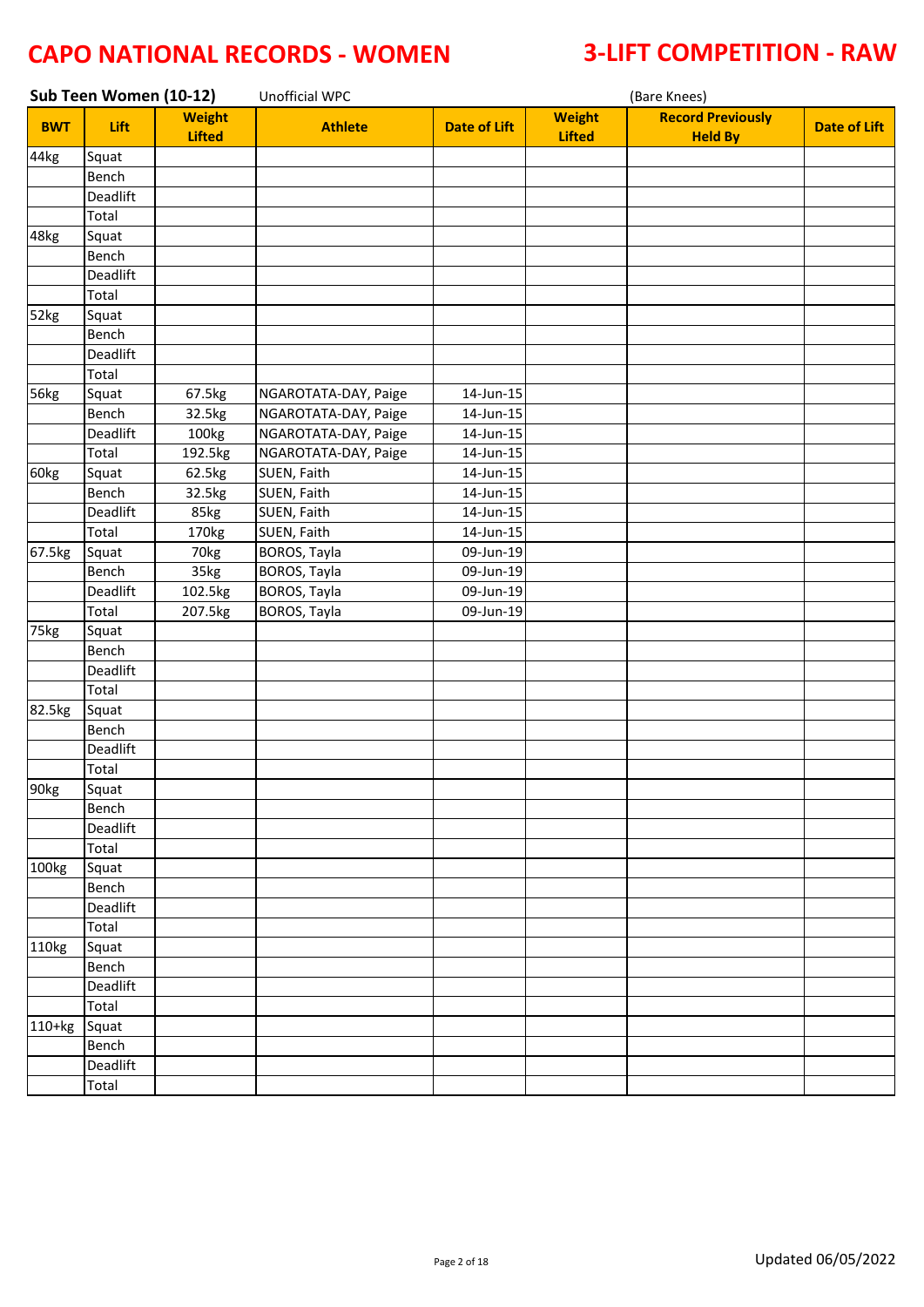| Teenage Women (13-15)<br>(Bare Knees) |              |                                |                 |                     |                                |                                            |                     |
|---------------------------------------|--------------|--------------------------------|-----------------|---------------------|--------------------------------|--------------------------------------------|---------------------|
| <b>BWT</b>                            | Lift         | <b>Weight</b><br><b>Lifted</b> | <b>Athlete</b>  | <b>Date of Lift</b> | <b>Weight</b><br><b>Lifted</b> | <b>Record Previously</b><br><b>Held By</b> | <b>Date of Lift</b> |
| 44kg                                  | Squat        |                                |                 |                     |                                |                                            |                     |
|                                       | Bench        |                                |                 |                     |                                |                                            |                     |
|                                       | Deadlift     |                                |                 |                     |                                |                                            |                     |
|                                       | Total        |                                |                 |                     |                                |                                            |                     |
| 48kg                                  | Squat        |                                |                 |                     |                                |                                            |                     |
|                                       | Bench        |                                |                 |                     |                                |                                            |                     |
|                                       | Deadlift     |                                |                 |                     |                                |                                            |                     |
|                                       | Total        |                                |                 |                     |                                |                                            |                     |
| 52kg                                  | Squat        | 95kg                           | WALL, S         | 12-Jul-08           |                                |                                            |                     |
|                                       | <b>Bench</b> | 50kg                           | WALL, S         | 12-Jul-08           |                                |                                            |                     |
|                                       | Deadlift     | 107.5kg                        | WALL, S         | 12-Jul-08           |                                |                                            |                     |
|                                       | Total        | 235kg                          | WALL, S         | 12-Jul-08           |                                |                                            |                     |
| 56kg                                  | Squat        | 95kg                           | SMITH, S        | 13-Aug-05           |                                |                                            |                     |
|                                       | Bench        | 50kg                           | COE, Amie       | 14-Mar-15           | 45kg                           | COE, Amie                                  | 22-Nov-14           |
|                                       | Deadlift     | 105.5kg                        | SMITH, S        | 01-May-05           |                                |                                            |                     |
|                                       | Total        | 240 <sub>kg</sub>              | COE, Amie       | 14-Mar-15           | 220.5kg                        | SMITH, S                                   | 28-Feb-04           |
| 60kg                                  | Squat        | 95kg                           | COE, Amie       | 14-Jun-15           |                                |                                            |                     |
|                                       | Bench        | 50kg                           | COE, Amie       | 14-Jun-15           |                                |                                            |                     |
|                                       | Deadlift     | 130kg                          | STEPHENS, Amber | 12-Aug-17           | 125kg                          | STEPHENS, Amber                            | 20-May-17           |
|                                       | Total        | 260kg                          | STEPHENS, Amber | 12-Aug-17           | 255kg                          | COE, Amie                                  | 14-Jun-15           |
| 67.5kg                                | Squat        | 105kg                          | HALL, T         | 26-Jun-02           |                                |                                            |                     |
|                                       | Bench        | 57.5kg                         | HALL, T         | 26-Jun-02           |                                |                                            |                     |
|                                       | Deadlift     | 145kg                          | HALL, T         | 26-Jun-02           |                                |                                            |                     |
|                                       | Total        | 307.5kg                        | HALL, T         | 26-Jun-02           |                                |                                            |                     |
| 75kg                                  | Squat        |                                |                 |                     |                                |                                            |                     |
|                                       | Bench        |                                |                 |                     |                                |                                            |                     |
|                                       | Deadlift     |                                |                 |                     |                                |                                            |                     |
|                                       | Total        |                                |                 |                     |                                |                                            |                     |
| 82.5kg                                | Squat        |                                |                 |                     |                                |                                            |                     |
|                                       | Bench        |                                |                 |                     |                                |                                            |                     |
|                                       | Deadlift     |                                |                 |                     |                                |                                            |                     |
|                                       | Total        |                                |                 |                     |                                |                                            |                     |
| 90kg                                  | Squat        |                                |                 |                     |                                |                                            |                     |
|                                       | Bench        |                                |                 |                     |                                |                                            |                     |
|                                       | Deadlift     |                                |                 |                     |                                |                                            |                     |
|                                       | Total        |                                |                 |                     |                                |                                            |                     |
| 100kg                                 | Squat        |                                |                 |                     |                                |                                            |                     |
|                                       | Bench        |                                |                 |                     |                                |                                            |                     |
|                                       | Deadlift     |                                |                 |                     |                                |                                            |                     |
|                                       | Total        |                                |                 |                     |                                |                                            |                     |
| 110kg                                 | Squat        |                                |                 |                     |                                |                                            |                     |
|                                       | Bench        |                                |                 |                     |                                |                                            |                     |
|                                       | Deadlift     |                                |                 |                     |                                |                                            |                     |
|                                       | Total        |                                |                 |                     |                                |                                            |                     |
| 110+kg                                | Squat        |                                |                 |                     |                                |                                            |                     |
|                                       | Bench        |                                |                 |                     |                                |                                            |                     |
|                                       | Deadlift     |                                |                 |                     |                                |                                            |                     |
|                                       | Total        |                                |                 |                     |                                |                                            |                     |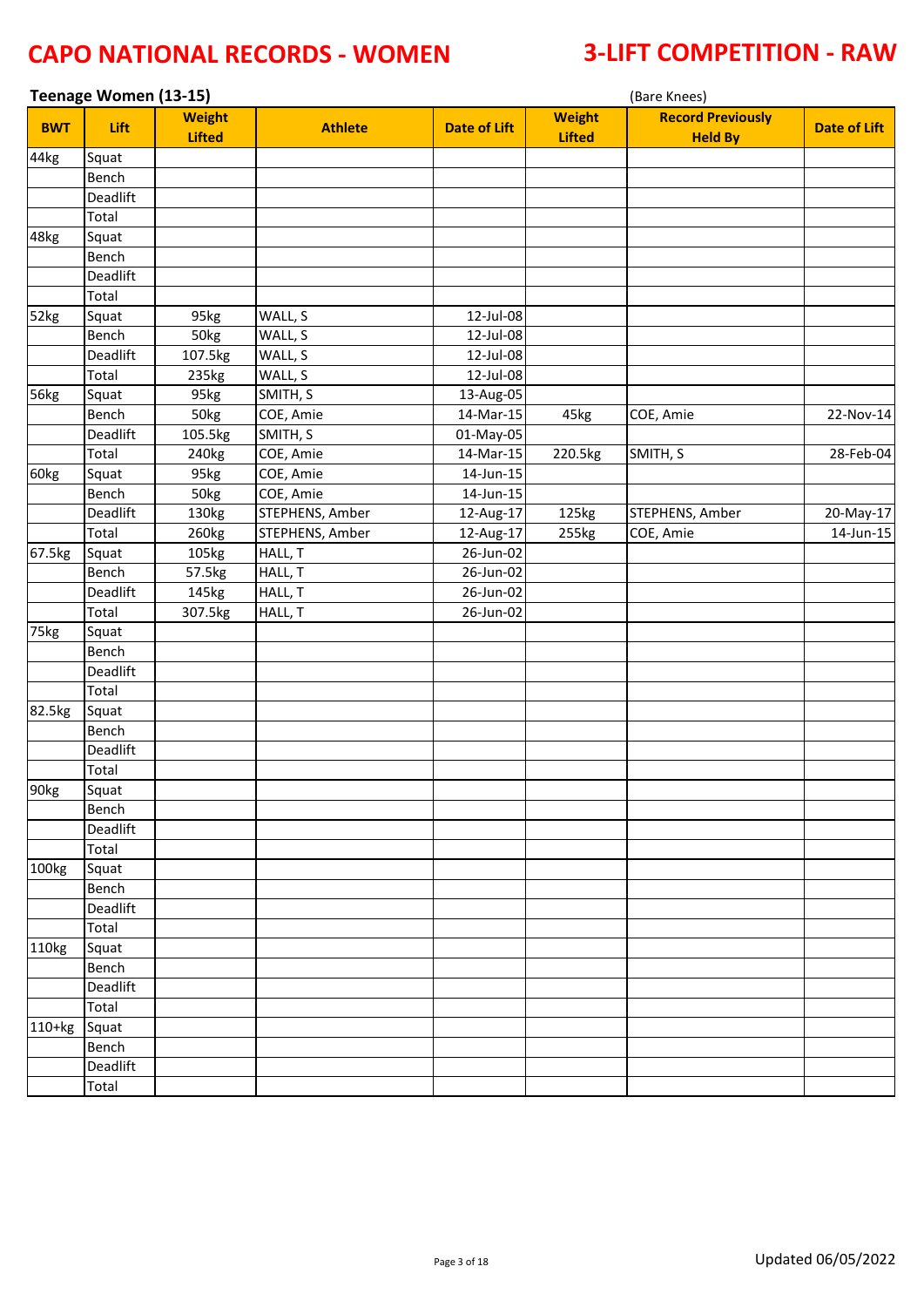|                  | Teenage Women (16-17) |                                |                  |                     |                                | (Bare Knees)                               |                     |
|------------------|-----------------------|--------------------------------|------------------|---------------------|--------------------------------|--------------------------------------------|---------------------|
| <b>BWT</b>       | Lift                  | <b>Weight</b><br><b>Lifted</b> | <b>Athlete</b>   | <b>Date of Lift</b> | <b>Weight</b><br><b>Lifted</b> | <b>Record Previously</b><br><b>Held By</b> | <b>Date of Lift</b> |
| 44kg             | Squat                 |                                |                  |                     |                                |                                            |                     |
|                  | Bench                 |                                |                  |                     |                                |                                            |                     |
|                  | Deadlift              |                                |                  |                     |                                |                                            |                     |
|                  | Total                 |                                |                  |                     |                                |                                            |                     |
| 48kg             | Squat                 | 80kg                           | SAPIANO, Georgia | 22-May-16           |                                |                                            |                     |
|                  | Bench                 | 45kg                           | SAPIANO, Georgia | 22-May-16           |                                |                                            |                     |
|                  | Deadlift              | 105kg                          | SAPIANO, Georgia | 22-May-16           |                                |                                            |                     |
|                  | Total                 | 230kg                          | SAPIANO, Georgia | 22-May-16           |                                |                                            |                     |
| 52kg             | Squat                 |                                |                  |                     |                                |                                            |                     |
|                  | Bench                 |                                |                  |                     |                                |                                            |                     |
|                  | Deadlift              |                                |                  |                     |                                |                                            |                     |
|                  | Total                 |                                |                  |                     |                                |                                            |                     |
| 56kg             | Squat                 |                                |                  |                     |                                |                                            |                     |
|                  | Bench                 |                                |                  |                     |                                |                                            |                     |
|                  | Deadlift              |                                |                  |                     |                                |                                            |                     |
|                  | Total                 |                                |                  |                     |                                |                                            |                     |
| 60kg             | Squat                 | 105kg                          | STEPHENS, Amber  | 18-Aug-18           | 90kg                           | STEPHENS, Amber                            | 19-May-18           |
|                  | Bench                 | 50kg                           | STEPHENS, Amber  | 19-May-18           |                                |                                            |                     |
|                  | Deadlift              | 130kg                          | STEPHENS, Amber  | 19-May-18           |                                |                                            |                     |
|                  | Total                 | 272.5kg                        | STEPHENS, Amber  | 18-Aug-18           | 265kg                          | STEPHENS, Amber                            | 19-May-18           |
| 67.5kg           | Squat                 | 80kg                           | NAPPER, Jessica  | 29-Aug-20           |                                |                                            |                     |
|                  | Bench                 | 30kg                           | NAPPER, Jessica  | 29-Aug-20           |                                |                                            |                     |
|                  | Deadlift              | 90kg                           | NAPPER, Jessica  | 29-Aug-20           |                                |                                            |                     |
|                  | Total                 | 200kg                          | NAPPER, Jessica  | 29-Aug-20           |                                |                                            |                     |
| 75kg             | Squat                 | 105kg                          | SADRI, S         | 25-Aug-12           |                                |                                            |                     |
|                  | Bench                 | 45kg                           | SADRI, S         | 25-Aug-12           |                                |                                            |                     |
|                  | Deadlift              | 130kg                          | SADRI, S         | 25-Aug-12           |                                |                                            |                     |
|                  | Total                 | 280kg                          | SADRI, S         | 25-Aug-12           |                                |                                            |                     |
| 82.5kg           | Squat                 | 95kg                           | MILLER, M        | 13-May-06           |                                |                                            |                     |
|                  | Bench                 | 55kg                           | MILLER, M        | 13-May-06           |                                |                                            |                     |
|                  | Deadlift              | 117.5kg                        | SMITH, M         | 28-Feb-04           |                                |                                            |                     |
|                  | Total                 | 220kg                          | SMITH, M         | 28-Feb-04           |                                |                                            |                     |
| 90 <sub>kg</sub> | Squat                 |                                |                  |                     |                                |                                            |                     |
|                  | Bench                 |                                |                  |                     |                                |                                            |                     |
|                  | Deadlift              |                                |                  |                     |                                |                                            |                     |
|                  | Total                 |                                |                  |                     |                                |                                            |                     |
| 100kg            | Squat                 |                                |                  |                     |                                |                                            |                     |
|                  | Bench                 |                                |                  |                     |                                |                                            |                     |
|                  | Deadlift              |                                |                  |                     |                                |                                            |                     |
|                  | Total                 |                                |                  |                     |                                |                                            |                     |
| 110kg            | Squat                 |                                |                  |                     |                                |                                            |                     |
|                  | Bench                 |                                |                  |                     |                                |                                            |                     |
|                  | Deadlift              |                                |                  |                     |                                |                                            |                     |
|                  | Total                 |                                |                  |                     |                                |                                            |                     |
| $110+kg$         | Squat                 |                                |                  |                     |                                |                                            |                     |
|                  | Bench                 |                                |                  |                     |                                |                                            |                     |
|                  | Deadlift              |                                |                  |                     |                                |                                            |                     |
|                  | Total                 |                                |                  |                     |                                |                                            |                     |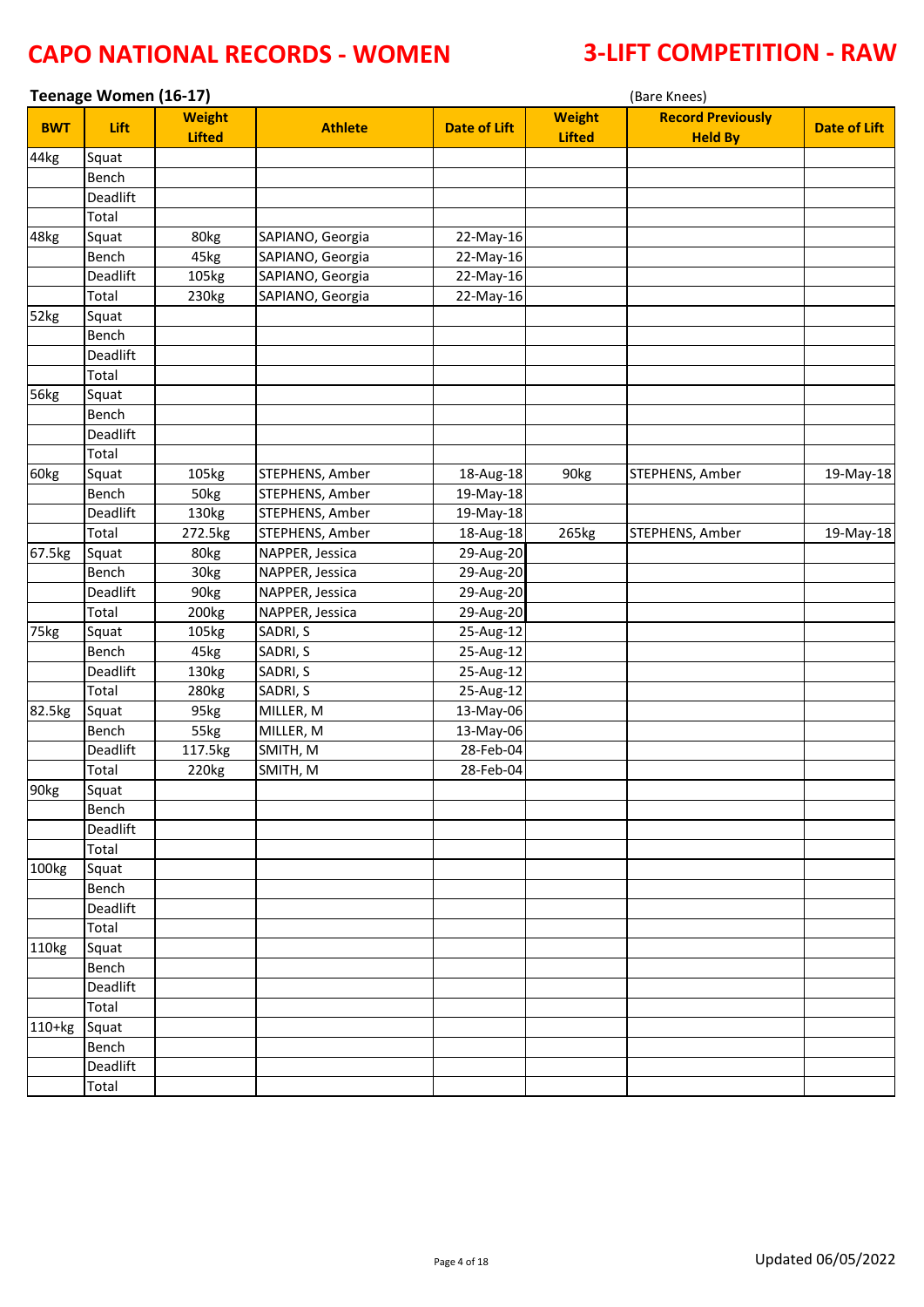| Teenage Women (18-19)<br>(Bare Knees) |          |                                |                         |                     |                                |                                            |                     |
|---------------------------------------|----------|--------------------------------|-------------------------|---------------------|--------------------------------|--------------------------------------------|---------------------|
| <b>BWT</b>                            | Lift     | <b>Weight</b><br><b>Lifted</b> | <b>Athlete</b>          | <b>Date of Lift</b> | <b>Weight</b><br><b>Lifted</b> | <b>Record Previously</b><br><b>Held By</b> | <b>Date of Lift</b> |
| 44kg                                  | Squat    |                                |                         |                     |                                |                                            |                     |
|                                       | Bench    |                                |                         |                     |                                |                                            |                     |
|                                       | Deadlift |                                |                         |                     |                                |                                            |                     |
|                                       | Total    |                                |                         |                     |                                |                                            |                     |
| 48kg                                  | Squat    | 80kg                           | DEMARZO, Zoe            | 14-May-16           | 60kg                           | TALIASA, Kimberly                          | 25-May-14           |
|                                       | Bench    | 40kg                           | TALIASA, Kimberly       | 25-May-14           |                                |                                            |                     |
|                                       | Deadlift | 90kg                           | DEMARZO, Zoe            | 14-May-16           | 60kg                           | TALIASA, Kimberly                          | 25-May-14           |
|                                       | Total    | 205kg                          | DEMARZO,Zoe             | 14-May-16           | 155kg                          | TALIASA, Kimberly                          | 25-May-14           |
| 52kg                                  | Squat    | 95kg                           | SAPIANO, Georgia        | 19-May-18           | 65kg                           | APOSTOL, Nikita                            | 25-May-14           |
|                                       | Bench    | 52.5kg                         | SAPIANO, Georgia        | 19-May-18           | 40kg                           | APOSTOL, Nikita                            | 25-May-14           |
|                                       | Deadlift | 125kg                          | SAPIANO, Georgia        | 19-May-18           | 85kg                           | APOSTOL, Nikita                            | 25-May-14           |
|                                       | Total    | 262.5kg                        | SAPIANO, Georgia        | 19-May-18           | 180kg                          | APOSTOL, Nikita                            | 25-May-14           |
| 56kg                                  | Squat    |                                |                         |                     |                                |                                            |                     |
|                                       | Bench    |                                |                         |                     |                                |                                            |                     |
|                                       | Deadlift |                                |                         |                     |                                |                                            |                     |
|                                       | Total    |                                |                         |                     |                                |                                            |                     |
| 60kg                                  | Squat    |                                |                         |                     |                                |                                            |                     |
|                                       | Bench    |                                |                         |                     |                                |                                            |                     |
|                                       | Deadlift |                                |                         |                     |                                |                                            |                     |
|                                       | Total    |                                |                         |                     |                                |                                            |                     |
| 67.5kg                                | Squat    | 117.5kg                        | FRANKLIN, Gabrille Rose | 01-Aug-14           | 82.5kg                         | MORMILE, G                                 | 04-Aug-07           |
|                                       | Bench    | 72.5kg                         | FRANKLIN, Gabrille Rose | 21-Nov-14           | 70kg                           | FRANKLIN, Gabrille Rose                    | 01-Aug-14           |
|                                       | Deadlift | 138kg                          | FRANKLIN, Gabrille Rose | 21-Nov-14           | 137.5kg                        | FRANKLIN, Gabrille Rose                    | 01-Aug-14           |
|                                       | Total    | 319kg                          | FRANKLIN, Gabrille Rose | 21-Nov-14           | 317.5kg                        | FRANKLIN, Gabrille Rose                    | 01-Aug-14           |
| 75kg                                  | Squat    | 117.5kg                        | SADRI, C                | 25-Aug-12           |                                |                                            |                     |
|                                       | Bench    | 57.5kg                         | SADRI, C                | 25-Aug-12           |                                |                                            |                     |
|                                       | Deadlift | 130kg                          | KONDOS, E               | 06-Mar-99           |                                |                                            |                     |
|                                       | Total    | 322.5kg                        | SADRI, C                | 25-Aug-12           |                                |                                            |                     |
| 82.5kg                                | Squat    | 117.5kg                        | SMITH, M                | 01-May-93           |                                |                                            |                     |
|                                       | Bench    | 62.5kg                         | SMITH, M                | 01-May-93           |                                |                                            |                     |
|                                       | Deadlift | 135kg                          | SMITH, M                | 01-May-93           |                                |                                            |                     |
|                                       | Total    | 315kg                          | SMITH, M                | 01-May-93           |                                |                                            |                     |
| 90 <sub>kg</sub>                      | Squat    | 120kg                          | VYAS, M                 | 13-Aug-05           |                                |                                            |                     |
|                                       | Bench    | 65kg                           | VYAS, M                 | 13-Aug-05           |                                |                                            |                     |
|                                       | Deadlift | 135kg                          | VYAS, M                 | 13-Aug-05           |                                |                                            |                     |
|                                       | Total    | 320kg                          | VYAS, M                 | 13-Aug-05           |                                |                                            |                     |
| 100kg                                 | Squat    |                                |                         |                     |                                |                                            |                     |
|                                       | Bench    |                                |                         |                     |                                |                                            |                     |
|                                       | Deadlift |                                |                         |                     |                                |                                            |                     |
|                                       | Total    |                                |                         |                     |                                |                                            |                     |
| 110kg                                 | Squat    |                                |                         |                     |                                |                                            |                     |
|                                       | Bench    |                                |                         |                     |                                |                                            |                     |
|                                       | Deadlift |                                |                         |                     |                                |                                            |                     |
|                                       | Total    |                                |                         |                     |                                |                                            |                     |
| $110+kg$                              | Squat    |                                |                         |                     |                                |                                            |                     |
|                                       | Bench    |                                |                         |                     |                                |                                            |                     |
|                                       | Deadlift |                                |                         |                     |                                |                                            |                     |
|                                       | Total    |                                |                         |                     |                                |                                            |                     |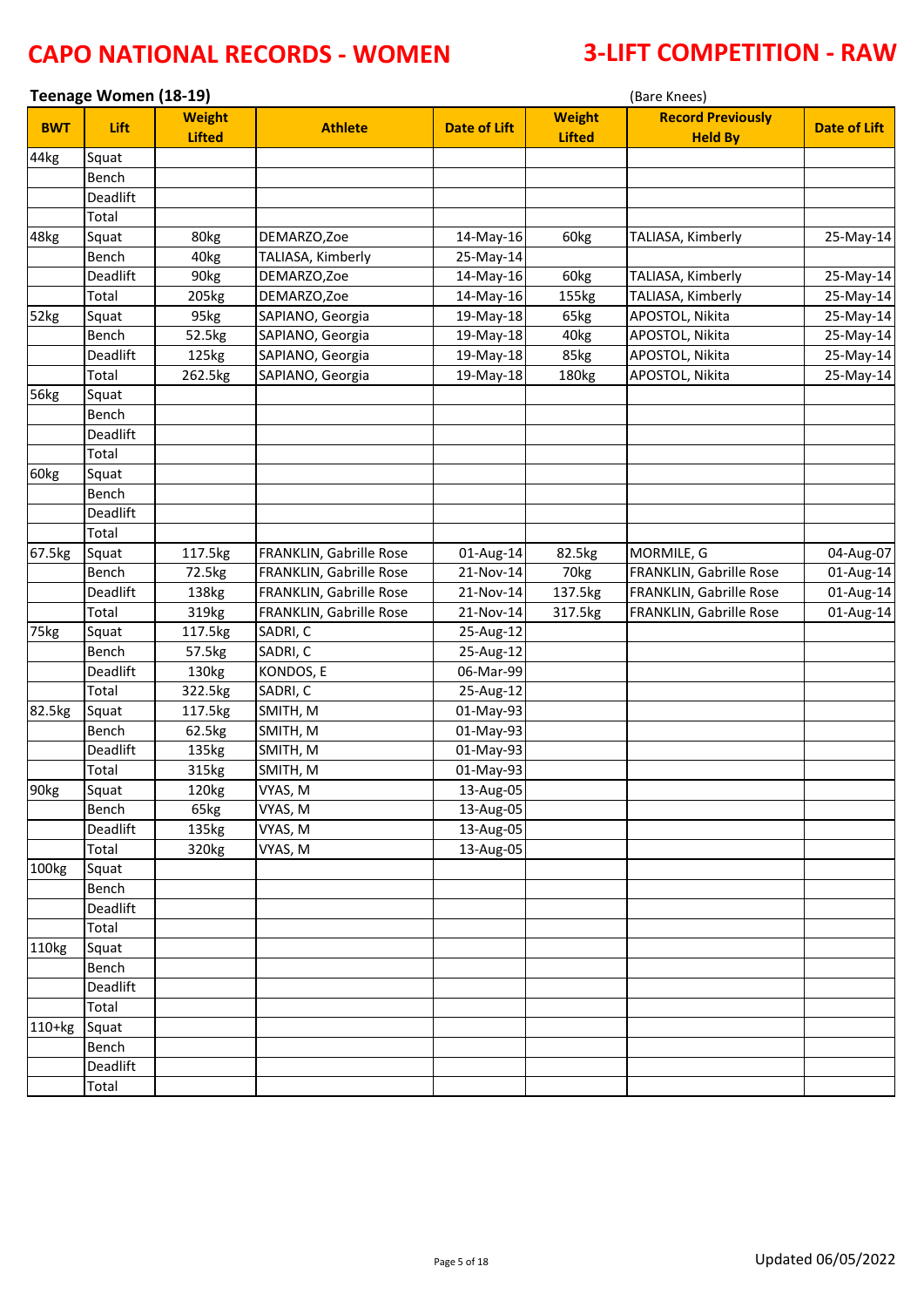|            | Junior Women (20-23)<br>(Bare Knees) |                                |                        |                     |                                |                                            |              |
|------------|--------------------------------------|--------------------------------|------------------------|---------------------|--------------------------------|--------------------------------------------|--------------|
| <b>BWT</b> | Lift                                 | <b>Weight</b><br><b>Lifted</b> | <b>Athlete</b>         | <b>Date of Lift</b> | <b>Weight</b><br><b>Lifted</b> | <b>Record Previously</b><br><b>Held By</b> | Date of Lift |
| 44kg       | Squat                                |                                |                        |                     |                                |                                            |              |
|            | Bench                                |                                |                        |                     |                                |                                            |              |
|            | Deadlift                             |                                |                        |                     |                                |                                            |              |
|            | Total                                |                                |                        |                     |                                |                                            |              |
| 48kg       | Squat                                | 90kg                           | <b>IERVASI, Kristy</b> | 21-Nov-14           | 82.5kg                         | IERVASI, Kristy                            | 01-Aug-14    |
|            | Bench                                | 50kg                           | IERVASI, Kristy        | 01-Aug-14           |                                |                                            |              |
|            | Deadlift                             | 110kg                          | PERRY, Leigh           | 13-Dec-14           | 97.5kg                         | <b>IERVASI, Kristy</b>                     | 21-Nov-14    |
|            | Total                                | 245kg                          | PERRY, Leigh           | 13-Dec-14           | 235kg                          | IERVASI, Kristy                            | 21-Nov-14    |
| 52kg       | Squat                                | 107.5kg                        | PERRY, Leigh           | 14-Mar-15           | 85kg                           | MIDDLETON, Jess                            | 27-Apr-14    |
|            | Bench                                | 47.5kg                         | MIDDLETON, Jess        | 14-Mar-15           | 40kg                           | MIDDLETON, Jess                            | 27-Apr-14    |
|            | Deadlift                             | 116kg                          | FIELDING, Ellie        | 13-Jun-15           | 115kg                          | MIDDLETON, Jess                            | 14-Mar-15    |
|            | Total                                | 260kg                          | PERRY, Leigh           | 14-Mar-15           | 237.5kg                        | MIDDLETON, Jess                            | 27-Apr-14    |
| 56kg       | Squat                                | 105kg                          | PINEDA, Jannica        | 15-Dec-13           | 55kg                           | SMITH, Rhiannan                            | 25-Aug-12    |
|            | Bench                                | 67.5kg                         | DAL PONTE, Bianca      | 24-Oct-21           | 60kg                           | PINEDA, Jannica                            | 15-Dec-13    |
|            | Deadlift                             | 137.5kg                        | DAL PONTE, Bianca      | 24-Oct-21           | 125kg                          | PINEDA, Jannica                            | 15-Dec-13    |
|            | Total                                | 287.5kg                        | DAL PONTE, Bianca      | 24-Oct-21           | 280kg                          | PINEDA, Jannica                            | 15-Dec-13    |
| 60kg       | Squat                                | 112.5kg                        | WELLS, April           | 22-May-16           | 100kg                          | LIAMAS, Jodie                              | 31-May-15    |
|            | Bench                                | 63kg                           | WELLS, April           | 22-May-16           | 62.5kg                         | LIAMAS, Jodie                              | 31-May-15    |
|            | Deadlift                             | 146kg                          | WELLS, April           | 22-May-16           | 145kg                          | LIAMAS, Jodie                              | 31-May-15    |
|            | Total                                | 321.5kg                        | WELLS, April           | 22-May-16           | 307.5kg                        | LIAMAS, Jodie                              | 31-May-15    |
| 67.5kg     | Squat                                | 125kg                          | SADRI, Cami            | 10-Aug-13           |                                |                                            |              |
|            | Bench                                | 80kg                           | GRAY, Nerissa          | 21-Nov-14           | 77.5kg                         | GRAY, Nerissa                              | 01-Aug-14    |
|            | Deadlift                             | 160.5kg                        | SADRI, Cami            | 10-Aug-13           |                                |                                            |              |
|            | Total                                | 350.5kg                        | SADRI, Cami            | 10-Aug-13           |                                |                                            |              |
| 75kg       | Squat                                | 145kg                          | MORRIS. Jaymii         | 13-Aug-16           | 115kg                          | HAINS, Ruby                                | 09-May-15    |
|            | Bench                                | 85kg                           | MORRIS. Jaymii         | 13-Aug-16           | 63kg                           | HAINS, Ruby                                | 09-May-15    |
|            | Deadlift                             | 185kg                          | MORRIS. Jaymii         | 13-Aug-16           | 150kg                          | HAINS, Ruby                                | 09-May-15    |
|            | Total                                | 415kg                          | MORRIS. Jaymii         | 13-Aug-16           | 328kg                          | HAINS, Ruby                                | 09-May-15    |
| 82.5kg     | Squat                                | 142.5kg                        | WALDHEIM, Ashleigh     | 01-Aug-14           | 82.5kg                         | STRATHOPOULOS, D                           | 16-May-10    |
|            | Bench                                | 72.5kg                         | WALDHEIM, Ashleigh     | 01-Aug-14           | 65kg                           | STRATHOPOULOS, D                           | 16-May-10    |
|            | Deadlift                             | 156kg                          | CHOECAIR, Jameely      | 21-Nov-14           | 155kg                          | WALDHEIM, Ashleigh                         | 01-Aug-14    |
|            | Total                                | 365kg                          | WALDHEIM, Ashleigh     | 01-Aug-14           | 305kg                          | STRATHOPOULOS, D                           | 16-May-10    |
| 90kg       | Squat                                | 140kg                          | WORTH, Mariah          | 27-May-18           | 92.5kg                         | MCGLYNN, Alex                              | 03-May-15    |
|            | Bench                                | 67.5kg                         | WORTH, Mariah          | 27-May-18           | 55kg                           | MCGLYNN, Alex                              | 03-May-15    |
|            | Deadlift                             | 162.5kg                        | WORTH, Mariah          | 27-May-18           | 125kg                          | MCGLYNN, Alex                              | 03-May-15    |
|            | Total                                | 370 <sub>kg</sub>              | WORTH, Mariah          | 27-May-18           | 267.5kg                        | MCGLYNN, Alex                              | 03-May-15    |
| 100kg      | Squat                                |                                |                        |                     |                                |                                            |              |
|            | Bench                                |                                |                        |                     |                                |                                            |              |
|            | Deadlift                             |                                |                        |                     |                                |                                            |              |
|            | Total                                |                                |                        |                     |                                |                                            |              |
| 110kg      | Squat                                |                                |                        |                     |                                |                                            |              |
|            | Bench                                |                                |                        |                     |                                |                                            |              |
|            | Deadlift                             |                                |                        |                     |                                |                                            |              |
|            | Total                                |                                |                        |                     |                                |                                            |              |
| $110+kg$   | Squat                                | 110kg                          | DAVIDSON, Tori         | 17-Feb-19           |                                |                                            |              |
|            | Bench                                | 62.5kg                         | DAVIDSON, Tori         | 17-Feb-19           |                                |                                            |              |
|            | Deadlift                             | 130kg                          | DAVIDSON, Tori         | 17-Feb-19           |                                |                                            |              |
|            | Total                                | 302.5kg                        | DAVIDSON, Tori         | 17-Feb-19           |                                |                                            |              |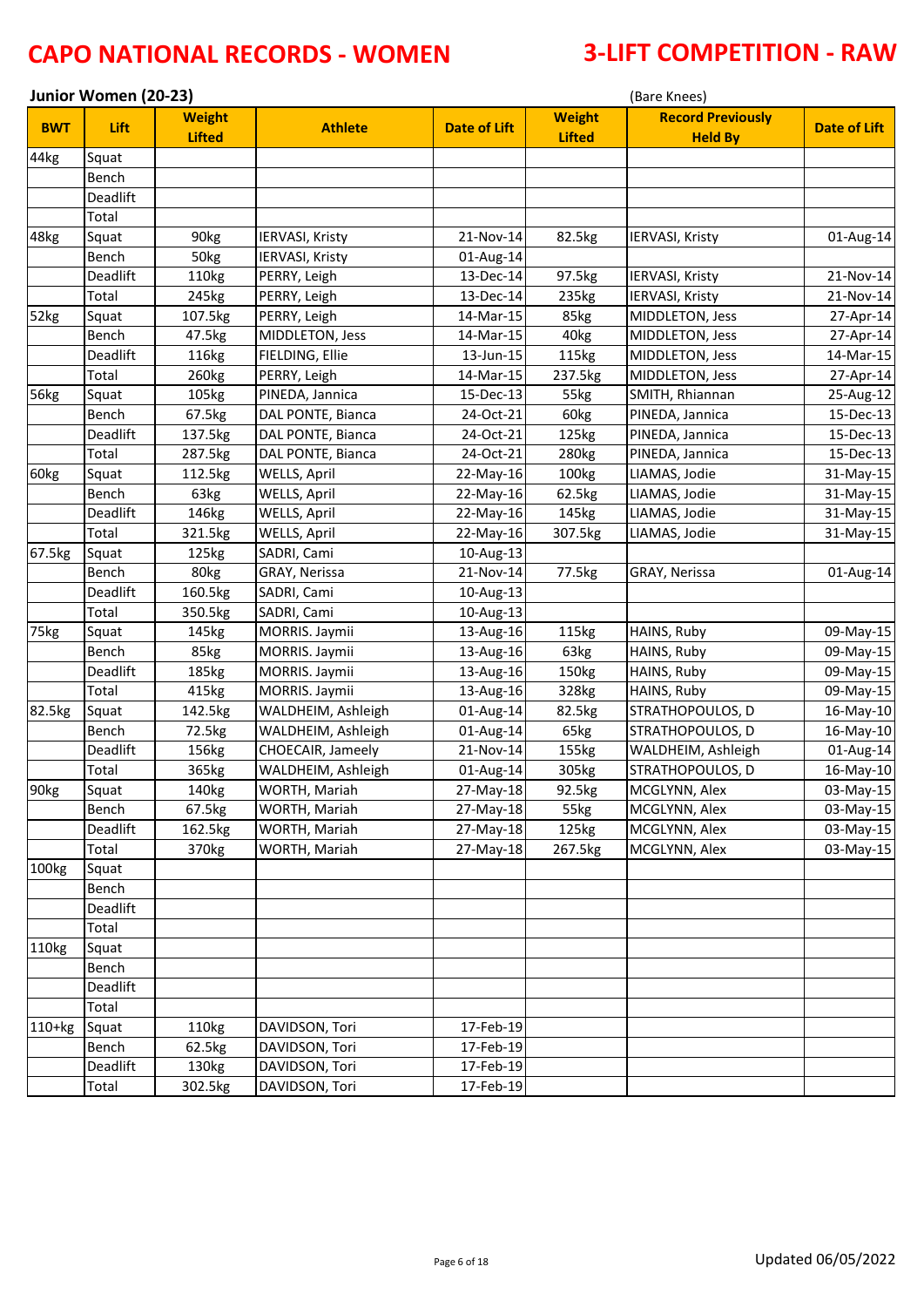|                  | Senior Women (24-32) |                                |                        |                     |                                | (Bare Knees)                               |              |  |
|------------------|----------------------|--------------------------------|------------------------|---------------------|--------------------------------|--------------------------------------------|--------------|--|
| <b>BWT</b>       | Lift                 | <b>Weight</b><br><b>Lifted</b> | <b>Athlete</b>         | <b>Date of Lift</b> | <b>Weight</b><br><b>Lifted</b> | <b>Record Previously</b><br><b>Held By</b> | Date of Lift |  |
| 44kg             | Squat                | 85kg                           | TAKAHASHI, Fumi        | 31-May-15           |                                |                                            |              |  |
|                  | Bench                | 50kg                           | TAKAHASHI, Fumi        | 15-Aug-15           | 47.5kg                         | TAKAHASHI, Fumi                            | 31-May-15    |  |
|                  | Deadlift             | 95kg                           | TAKAHASHI, Fumi        | 31-May-15           |                                |                                            |              |  |
|                  | Total                | 230kg                          | TAKAHASHI, Fumi        | 15-Aug-15           | 227.5kg                        | TAKAHASHI, Fumi                            | 31-May-15    |  |
| 48kg             | Squat                | 95kg                           | KRINE, Zhara           | 13-Aug-16           | 92.5kg                         | WEIR, Yolandie                             | 10-Aug-13    |  |
|                  | Bench                | 72.5kg                         | WEIR, Yolandie         | 10-Aug-13           |                                |                                            |              |  |
|                  | Deadlift             | 135kg                          | WEIR, Yolandie         | 10-Aug-13           |                                |                                            |              |  |
|                  | Total                | 300kg                          | WEIR, Yolandie         | 10-Aug-13           |                                |                                            |              |  |
| 52kg             | Squat                | 105kg                          | GUIGNON, Lauren        | 10-Aug-13           |                                |                                            |              |  |
|                  | Bench                | 62.5kg                         | <b>GUIGNON, Lauren</b> | 10-Aug-13           |                                |                                            |              |  |
|                  | Deadlift             | 155kg                          | <b>GUIGNON, Lauren</b> | 10-Aug-13           |                                |                                            |              |  |
|                  | Total                | 322.5kg                        | <b>GUIGNON, Lauren</b> | 10-Aug-13           |                                |                                            |              |  |
| 56kg             | Squat                | 125kg                          | PINEDA, Jannice        | 14-Mar-15           | 115kg                          | McILROY, Katrina                           | 25-Aug-12    |  |
|                  | Bench                | 72.5                           | SMITH, Alex            | 21-Nov-14           | 71.5kg                         | SMITH, Alex                                | 02-Aug-14    |  |
|                  | Deadlift             | 160kg                          | GUIGNON, Lauren        | 15-Dec-13           | 155kg                          | McILROY, Katrina                           | 25-Aug-12    |  |
|                  | Total                | 341kg                          | <b>GUIGNON, Lauren</b> | 15-Dec-13           | 332.5kg                        | McILROY, Katrina                           | 25-Aug-12    |  |
| 60kg             | Squat                | 112.5kg                        | McILROY, Katrina       | 11-May-13           | 110kg                          | McILROY, Katrina                           | 12-May-12    |  |
|                  | Bench                | 62.5kg                         | RICHARDSON, Phillipa   | 06-Jun-15           | 61kg                           | HARLING, Jade                              | 09-May-15    |  |
|                  | Deadlift             | 157.5kg                        | McILROY, Katrina       | 11-May-13           | 155kg                          | McILROY, Katrina                           | 12-May-12    |  |
|                  | Total                | 325kg                          | McILROY, Katrina       | $11-May-13$         | 320kg                          | McILROY, Katrina                           | 12-May-12    |  |
| 67.5kg           | Squat                | 140kg                          | FOSTER, Katie          | 05-May-12           |                                |                                            |              |  |
|                  | Bench                | 77.5kg                         | FOSTER, Katie          | 05-May-12           |                                |                                            |              |  |
|                  | Deadlift             | 170kg                          | MAATOUK, Rachelle      | 13-Aug-16           | 167.5kg                        | FOSTER, Katie                              | 05-May-12    |  |
|                  | Total                | 382.5kg                        | MAATOUK, Rachelle      | 13-Aug-16           | 372.5kg                        | FOSTER, Katie                              | 05-May-12    |  |
| 75kg             | Squat                | 147.5kg                        | MICHON, Lucy           | 06-Oct-18           | 145kg                          | BAKER, Zoe Lee                             | 21-Nov-14    |  |
|                  | Bench                | 87.5kg                         | BAKER, Zoe Lee         | 21-Nov-14           | 85kg                           | BAKER, Zoe                                 | 27-Apr-14    |  |
|                  | Deadlift             | 177.5kg                        | MICHON, Lucy           | 06-Oct-18           | 175kg                          | BAKER, Zoe Lee                             | 21-Nov-14    |  |
|                  | Total                | 407.5kg                        | BAKER, Zoe Lee         | 21-Nov-14           | 395.5kg                        | BAKER, Zoe Lee                             | 02-Aug-14    |  |
| 82.5kg           | Squat                | 180kg                          | WALDHEIM, Ashleigh     | 14-Mar-15           | 137.5kg                        | NGAROTATA, Jessica                         | 21-Nov-14    |  |
|                  | Bench                | 92.5kg                         | LONGERI, Rachael       | 25-Apr-19           | 90kg                           | WALDHEIM, Ashleigh                         | 14-Mar-14    |  |
|                  | Deadlift             | 180kg                          | WALDHEIM, Ashleigh     | 14-Mar-14           | 172.5kg                        | NGAROTATA, Jessica                         | 21-Nov-14    |  |
|                  | Total                | 450kg                          | WALDHEIM, Ashleigh     | 14-Mar-14           | 397.5kg                        | NGAROTATA, Jessica                         | 21-Nov-14    |  |
| 90 <sub>kg</sub> | Squat                | 170kg                          | DALDRY, Carmen         | 20-May-17           | 165kg                          | DALDRY, Carmen                             | 25-Apr-17    |  |
|                  | Bench                | 85kg                           | DALDRY, Carmen         | 20-May-17           | 82.5kg                         | DALDRY, Carmen                             | 25-Apr-17    |  |
|                  | Deadlift             | 182.5kg                        | DALDRY, Carmen         | 25-Apr-17           | 130kg                          | WILLIAMS, Renee                            | 02-Aug-14    |  |
|                  | Total                | 435kg                          | DALDRY, Carmen         | 20-May-17           | 430kg                          | DALDRY, Carmen                             | 25-Apr-17    |  |
| 100kg            | Squat                |                                |                        |                     |                                |                                            |              |  |
|                  | Bench                |                                |                        |                     |                                |                                            |              |  |
|                  | Deadlift             |                                |                        |                     |                                |                                            |              |  |
|                  | Total                |                                |                        |                     |                                |                                            |              |  |
| 110kg            | Squat                |                                |                        |                     |                                |                                            |              |  |
|                  | Bench                |                                |                        |                     |                                |                                            |              |  |
|                  | Deadlift             |                                |                        |                     |                                |                                            |              |  |
|                  | Total                |                                |                        |                     |                                |                                            |              |  |
| $110+kg$         | Squat                | 227.5kg                        | MILLINGTON, Anita      | 14-Mar-15           | 200kg                          | MILLINGTON, Anita                          | 21-Nov-14    |  |
|                  | Bench                | 105.5kg                        | MILLINGTON, Anita      | 26-Apr-14           | 80kg                           | DAVIDSON, Heather                          | 10-Aug-13    |  |
|                  | Deadlift             | 212.5kg                        | MILLINGTON, Anita      | 26-Apr-14           | 170kg                          | TRACEY, Asha                               | 10-Aug-13    |  |
|                  | Total                | 525kg                          | MILLINGTON, Anita      | 14-Mar-15           | 512.5kg                        | MILLINGTON, Anita                          | 21-Nov-14    |  |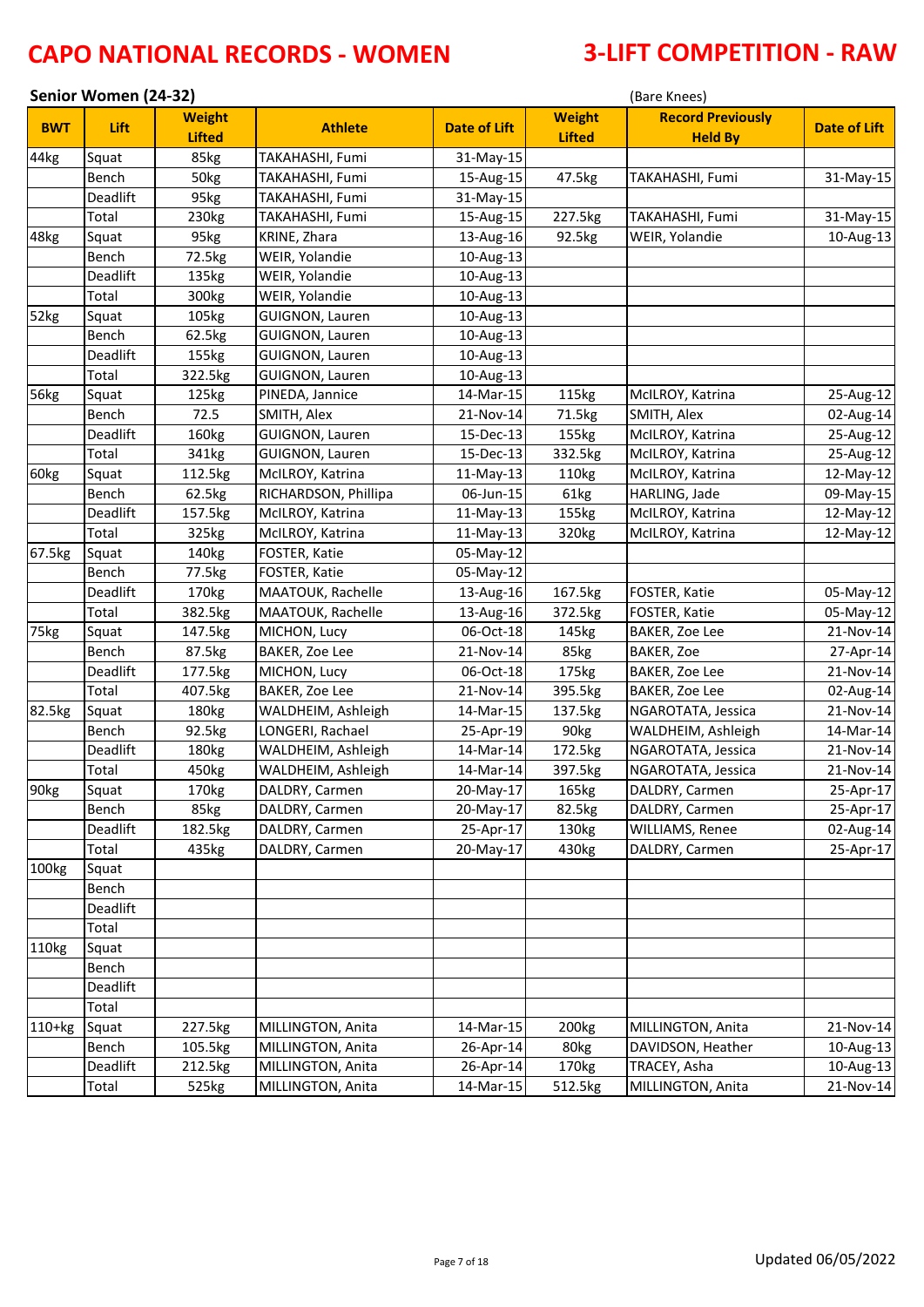| Sub Masters Women (33-39)<br>(Bare Knees) |          |                                |                        |                     |                                |                                            |                     |
|-------------------------------------------|----------|--------------------------------|------------------------|---------------------|--------------------------------|--------------------------------------------|---------------------|
| <b>BWT</b>                                | Lift     | <b>Weight</b><br><b>Lifted</b> | <b>Athlete</b>         | <b>Date of Lift</b> | <b>Weight</b><br><b>Lifted</b> | <b>Record Previously</b><br><b>Held By</b> | <b>Date of Lift</b> |
| 44kg                                      | Squat    |                                |                        |                     |                                |                                            |                     |
|                                           | Bench    |                                |                        |                     |                                |                                            |                     |
|                                           | Deadlift |                                |                        |                     |                                |                                            |                     |
|                                           | Total    |                                |                        |                     |                                |                                            |                     |
| 48kg                                      | Squat    |                                |                        |                     |                                |                                            |                     |
|                                           | Bench    |                                |                        |                     |                                |                                            |                     |
|                                           | Deadlift |                                |                        |                     |                                |                                            |                     |
|                                           | Total    |                                |                        |                     |                                |                                            |                     |
| 52kg                                      | Squat    | 75kg                           | EATON, Emma            | 26-Apr-14           |                                |                                            |                     |
|                                           | Bench    | 55kg                           | FINCH, Linda           | 06-Jun-15           | 42.5kg                         | EATON, Emma                                | 26-Apr-14           |
|                                           | Deadlift | 115kg                          | EATON, Emma            | 26-Apr-14           |                                |                                            |                     |
|                                           | Total    | 232.5kg                        | EATON, Emma            | 26-Apr-14           |                                |                                            |                     |
| 56kg                                      | Squat    | 92.5kg                         | HAILEY, Sam            | 27-Apr-14           |                                |                                            |                     |
|                                           | Bench    | 55kg                           | HAILEY, Sam            | 27-Apr-14           |                                |                                            |                     |
|                                           | Deadlift | 117.5kg                        | MUDIE, Katrina         | 25-Apr-22           | 115kg                          | HAILEY, Sam                                | 27-Apr-14           |
|                                           | Total    | 262.5kg                        | HAILEY, Sam            | 27-Apr-14           |                                |                                            |                     |
| 60kg                                      | Squat    | 122.5kg                        | HANNON, Lauren         | 13-Aug-16           | 120 <sub>kg</sub>              | GARDNER, Jodie                             | 02-Aug-14           |
|                                           | Bench    | 72.5kg                         | HANNON, Lauren         | 13-Aug-16           | 65kg                           | HANNON, Lauren                             | 29-May-16           |
|                                           | Deadlift | 147.5kg                        | GARDNER, Jodie         | 02-Aug-14           | 140kg                          | QUINN, K                                   | 27-Aug-11           |
|                                           | Total    | 335kg                          | HANNON, Lauren         | 13-Aug-16           | 327.5kg                        | GARDNER, Jodie                             | 02-Aug-14           |
| 67.5kg                                    | Squat    | 132.5kg                        | MATTHIAS, Melissa      | 15-Aug-15           | 125kg                          | SOTOMAYER, Rebecca                         | 27-Aug-11           |
|                                           | Bench    | 80kg                           | MATTHIAS, Melissa      | 15-Aug-15           | 75kg                           | SWAN, Emma                                 | 06-Jun-15           |
|                                           | Deadlift | 166kg                          | MATTHIAS, Melissa      | 15-Aug-15           | 165kg                          | SOTOMAYER, Rebecca                         | 27-Aug-11           |
|                                           | Total    | 372.5kg                        | MATTHIAS, Melissa      | 15-Aug-15           | 345kg                          | <b>METCALF, Sue</b>                        | 11-May-13           |
| 75kg                                      | Squat    | 140kg                          | THOMPSON, Lucie        | 27-Aug-13           |                                |                                            |                     |
|                                           | Bench    | 110kg                          | THOMPSON, Lucie        | 11-May-13           | 87.5kg                         | THOMPSON, Lucie                            | 27-Aug-13           |
|                                           | Deadlift | 192.5kg                        | <b>TYRELL, Lauren</b>  | 25-Apr-19           | 180.5kg                        | <b>TYRELL, Lauren</b>                      | 25-Apr-18           |
|                                           | Total    | 395kg                          | THOMPSON, Lucie        | 27-Aug-13           |                                |                                            |                     |
| 82.5kg                                    | Squat    | 172.5kg                        | DALDRY, Carmen         | 12-Aug-17           | 135kg                          | THOMPSON, Lucie                            | 05-May-12           |
|                                           | Bench    | 90kg                           | THOMPSON, Lucie        | 05-May-12           |                                |                                            |                     |
|                                           | Deadlift | 200kg                          | DALDRY, Carmen         | 12-Aug-17           | 170kg                          | THOMPSON, Lucie                            | 05-May-12           |
|                                           | Total    | 447.5kg                        | DALDRY, Carmen         | 12-Aug-17           | 385kg                          | THOMPSON, Lucie                            | 05-May-12           |
| 90 <sub>kg</sub>                          | Squat    | 130kg                          | OGORMAN, Rachel        | 21-Nov-14           | 120kg                          | OGORMAN, Rachel                            | 25-Aug-12           |
|                                           | Bench    | 120 <sub>kg</sub>              | OGORMAN, Rachel        | 21-Nov-14           | 115kg                          | OGORMAN, Rachel                            | 02-Aug-14           |
|                                           | Deadlift | 210kg                          | OGORMAN, Rachel        | 21-Nov-14           | 205kg                          | OGORMAN, Rachel                            | 02-Aug-14           |
|                                           | Total    | 460kg                          | OGORMAN, Rachel        | 21-Nov-14           | 420kg                          | OGORMAN, Rachel                            | 02-Aug-14           |
| 100kg                                     | Squat    |                                |                        |                     |                                |                                            |                     |
|                                           | Bench    |                                |                        |                     |                                |                                            |                     |
|                                           | Deadlift |                                |                        |                     |                                |                                            |                     |
|                                           | Total    |                                |                        |                     |                                |                                            |                     |
| 110kg                                     | Squat    |                                |                        |                     |                                |                                            |                     |
|                                           | Bench    |                                |                        |                     |                                |                                            |                     |
|                                           | Deadlift |                                |                        |                     |                                |                                            |                     |
|                                           | Total    |                                |                        |                     |                                |                                            |                     |
| $110+kg$                                  | Squat    | 140kg                          | <b>BULZOMI, Franca</b> | 28-Mar-21           | 130kg                          | AITKEN, Brooke                             | 02-Aug-14           |
|                                           | Bench    | 87.5kg                         | <b>BULZOMI, Franca</b> | 28-Mar-21           | 67.5kg                         | AITKEN, Brooke                             | 21-Nov-14           |
|                                           | Deadlift | 177.5kg                        | AITKEN, Brooke         | 02-Aug-14           | 175kg                          | AITKEN, Brooke                             | 10-May-14           |
|                                           | Total    | 382.5kg                        | <b>BULZOMI, Franca</b> | 28-Mar-21           | 367.5kg                        | AITKEN, Brooke                             | 02-Aug-14           |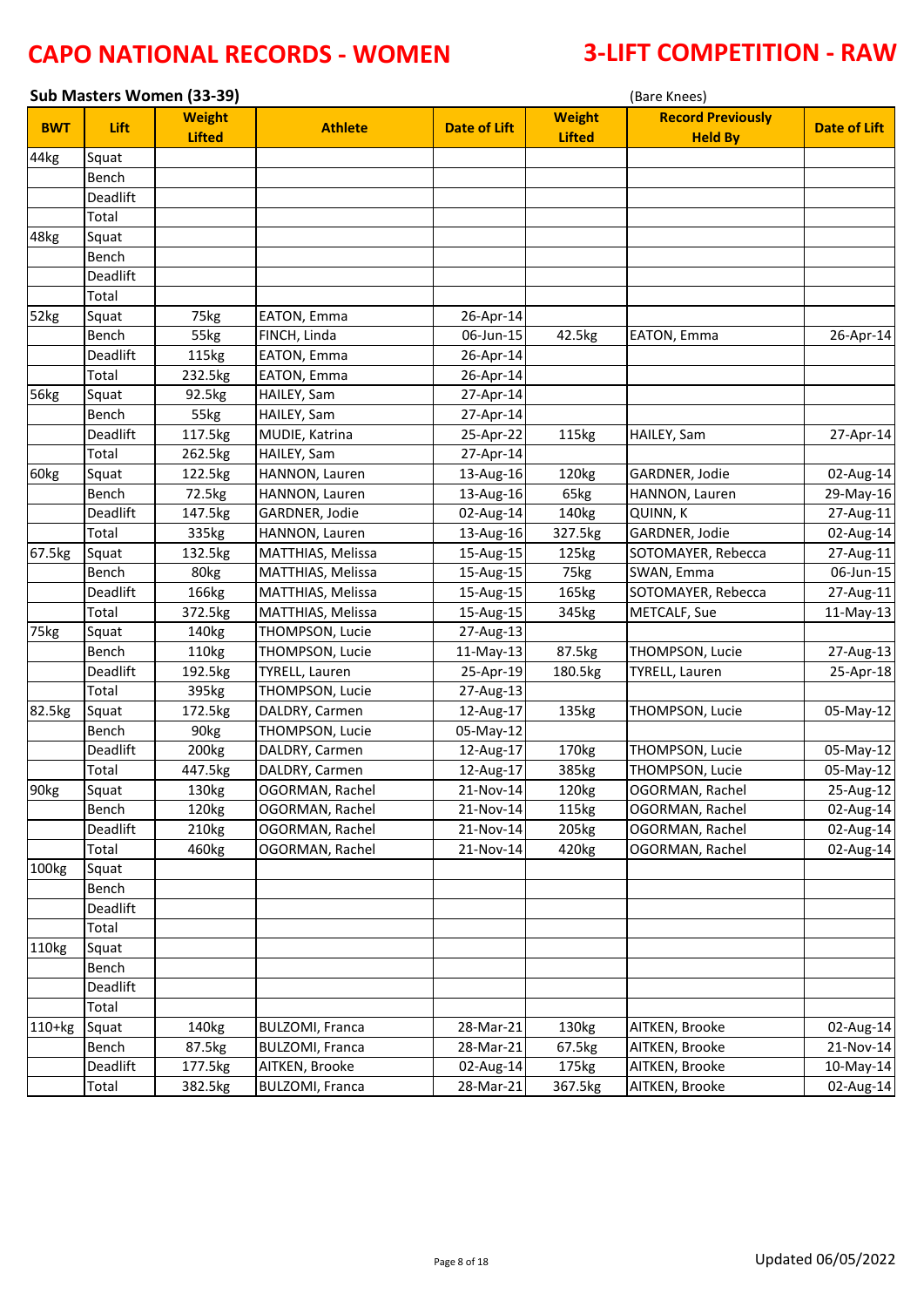|                  | <b>Masters Women (40-44)</b> |                                |                    |                     | (Bare Knees)                   |                                            |                     |  |  |
|------------------|------------------------------|--------------------------------|--------------------|---------------------|--------------------------------|--------------------------------------------|---------------------|--|--|
| <b>BWT</b>       | Lift                         | <b>Weight</b><br><b>Lifted</b> | <b>Athlete</b>     | <b>Date of Lift</b> | <b>Weight</b><br><b>Lifted</b> | <b>Record Previously</b><br><b>Held By</b> | <b>Date of Lift</b> |  |  |
| 44kg             | Squat                        |                                |                    |                     |                                |                                            |                     |  |  |
|                  | Bench                        |                                |                    |                     |                                |                                            |                     |  |  |
|                  | Deadlift                     |                                |                    |                     |                                |                                            |                     |  |  |
|                  | Total                        |                                |                    |                     |                                |                                            |                     |  |  |
| 48kg             | Squat                        |                                |                    |                     |                                |                                            |                     |  |  |
|                  | Bench                        |                                |                    |                     |                                |                                            |                     |  |  |
|                  | Deadlift                     |                                |                    |                     |                                |                                            |                     |  |  |
|                  | Total                        |                                |                    |                     |                                |                                            |                     |  |  |
| 52kg             | Squat                        |                                |                    |                     |                                |                                            |                     |  |  |
|                  | Bench                        |                                |                    |                     |                                |                                            |                     |  |  |
|                  | Deadlift                     |                                |                    |                     |                                |                                            |                     |  |  |
|                  | Total                        |                                |                    |                     |                                |                                            |                     |  |  |
| 56kg             | Squat                        | 70kg                           | BAJJADA, Michelina | 25-Apr-16           |                                |                                            |                     |  |  |
|                  | Bench                        | 42.5kg                         | BAJJADA, Michelina | 25-Apr-16           |                                |                                            |                     |  |  |
|                  | Deadlift                     | 140kg                          | BAJJADA, Michelina | 25-Apr-16           |                                |                                            |                     |  |  |
|                  | Total                        | 247.5kg                        | BAJJADA, Michelina | 25-Apr-16           |                                |                                            |                     |  |  |
| 60kg             | Squat                        | 85kg                           | PAKU, Ra           | 15-Aug-15           | 75kg                           | BAJJADA, Michelina                         | 31-May-15           |  |  |
|                  | Bench                        | 77.5kg                         | PAKU, Ra           | 15-Aug-15           | 70kg                           | <b>HEWITT, Annie</b>                       | 12-Mar-11           |  |  |
|                  | Deadlift                     | 140kg                          | PAKU, Ra           | 15-Aug-15           | 135kg                          | BAJJADA, Michelina                         | 31-May-15           |  |  |
|                  | Total                        | 300kg                          | PAKU, Ra           | 15-Aug-15           | 270kg                          | KOLLEN, S                                  | 27-Aug-11           |  |  |
| 67.5kg           | Squat                        | 110.5kg                        | LY, Lisa           | 20-May-17           | 110kg                          | LY, Lisa                                   | 25-Apr-17           |  |  |
|                  | Bench                        | 67.5kg                         | LY, Lisa           | 20-May-17           | 65kg                           | LY, Lisa                                   | 25-Apr-17           |  |  |
|                  | Deadlift                     | 160kg                          | LY, Lisa           | 20-May-17           | 150kg                          | LY, Lisa                                   | 25-Apr-17           |  |  |
|                  | Total                        | 337.5kg                        | LY, Lisa           | 20-May-17           | 325kg                          | LY, Lisa                                   | 25-Apr-17           |  |  |
| 75kg             | Squat                        | 161kg                          | KUIPERS, Robyn     | 11-Aug-17           | 140kg                          | KUIPERS, Robyn                             | 20-May-17           |  |  |
|                  | Bench                        | 85kg                           | LY, Lisa           | 12-Aug-16           | 72.5kg                         | LY, Lisa                                   | 14-May-16           |  |  |
|                  | Deadlift                     | 185kg                          | KUIPERS, Robyn     | 11-Aug-17           | 180kg                          | LY, Lisa                                   | 12-Aug-16           |  |  |
|                  | Total                        | 415kg                          | KUIPERS, Robyn     | 11-Aug-17           | 385kg                          | LY, Lisa                                   | 12-Aug-16           |  |  |
| 82.5kg           | Squat                        | 75kg                           | ODELL, Yvonne      | 25-Apr-22           |                                |                                            |                     |  |  |
|                  | Bench                        | 45kg                           | ODELL, Yvonne      | 25-Apr-22           |                                |                                            |                     |  |  |
|                  | Deadlift                     | 117.5kg                        | ODELL, Yvonne      | 25-Apr-22           |                                |                                            |                     |  |  |
|                  | Total                        | 237.5kg                        | ODELL, Yvonne      | 25-Apr-22           |                                |                                            |                     |  |  |
| 90 <sub>kg</sub> | Squat                        | 115kg                          | KING, Tara         | 06-Jun-15           |                                |                                            |                     |  |  |
|                  | Bench                        | 75kg                           | KING, Tara         | 06-Jun-15           |                                |                                            |                     |  |  |
|                  | Deadlift                     | 160kg                          | KING, Tara         | 06-Jun-15           |                                |                                            |                     |  |  |
|                  | Total                        | 350kg                          | KING, Tara         | 06-Jun-15           |                                |                                            |                     |  |  |
| 100kg            | Squat                        | 140kg                          | MADDERN, Emily     | 27-Feb-22           |                                |                                            |                     |  |  |
|                  | Bench                        | 80kg                           | MADDERN, Emily     | 27-Feb-22           |                                |                                            |                     |  |  |
|                  | Deadlift                     | 170kg                          | MADDERN, Emily     | 27-Feb-22           |                                |                                            |                     |  |  |
|                  | Total                        | 390kg                          | MADDERN, Emily     | 27-Feb-22           |                                |                                            |                     |  |  |
| 110kg            | Squat                        |                                |                    |                     |                                |                                            |                     |  |  |
|                  | Bench                        |                                |                    |                     |                                |                                            |                     |  |  |
|                  | Deadlift                     |                                |                    |                     |                                |                                            |                     |  |  |
|                  | Total                        |                                |                    |                     |                                |                                            |                     |  |  |
| $110+kg$         | Squat                        | 132.5kg                        | DAVIE, Natasha     | 12-Apr-13           |                                |                                            |                     |  |  |
|                  | Bench                        | 107.5kg                        | DAVIE, Natasha     | 06-Dec-14           | 106kg                          | DAVIE, Natasha                             | 02-Aug-14           |  |  |
|                  | Deadlift                     | 175kg                          | DAVIE, Natasha     | 21-Nov-14           | 171kg                          | DAVIE, Natasha                             | 02-Aug-14           |  |  |
|                  | Total                        | 406kg                          | DAVIE, Natasha     | 02-Aug-14           | 400kg                          | DAVIE, Natasha                             | 12-Apr-13           |  |  |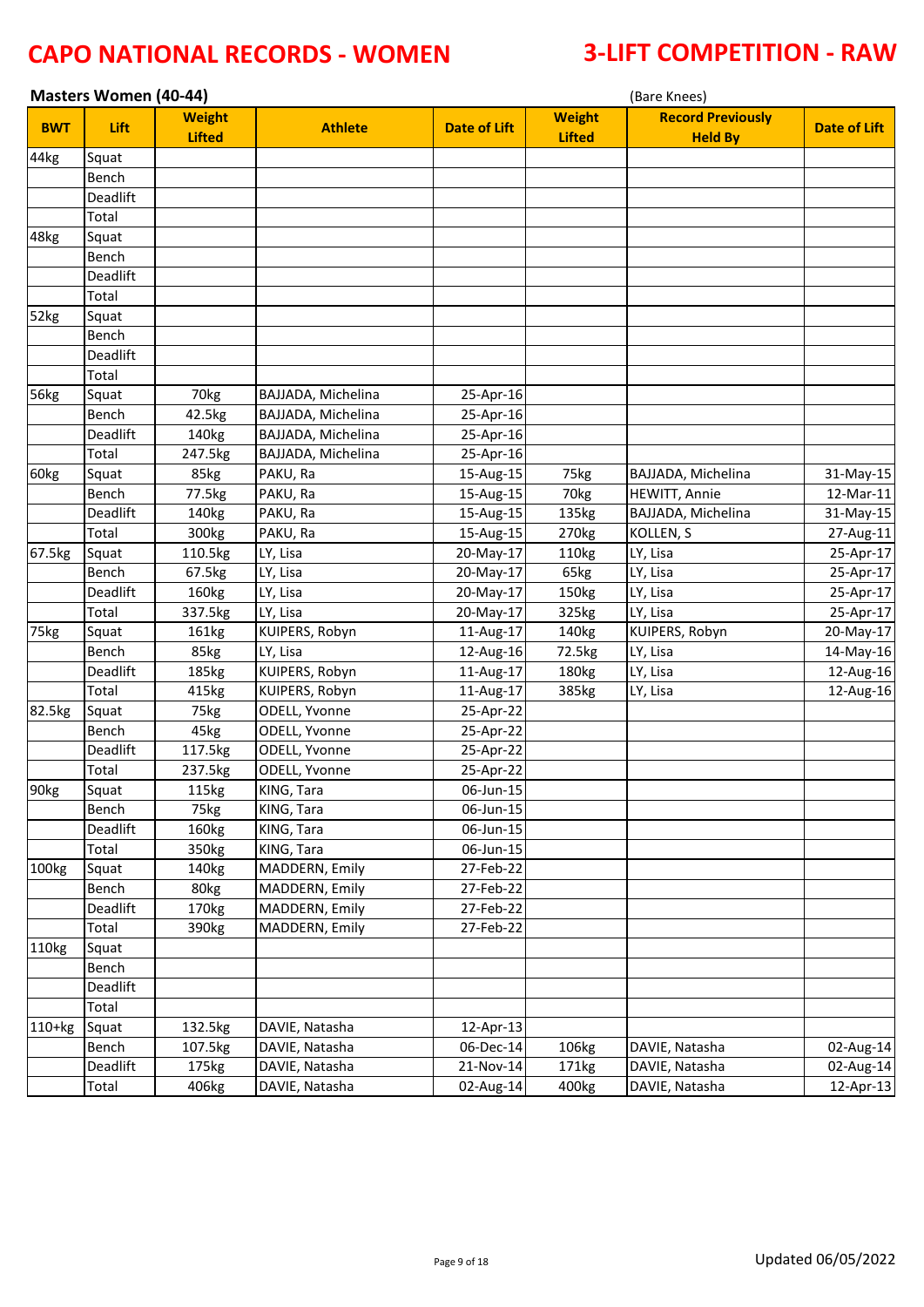| <b>Masters Women (45-49)</b> |              |                                |                   |                     |                                | (Bare Knees)                               |                     |  |  |
|------------------------------|--------------|--------------------------------|-------------------|---------------------|--------------------------------|--------------------------------------------|---------------------|--|--|
| <b>BWT</b>                   | Lift         | <b>Weight</b><br><b>Lifted</b> | <b>Athlete</b>    | <b>Date of Lift</b> | <b>Weight</b><br><b>Lifted</b> | <b>Record Previously</b><br><b>Held By</b> | <b>Date of Lift</b> |  |  |
| 44kg                         | Squat        |                                |                   |                     |                                |                                            |                     |  |  |
|                              | <b>Bench</b> |                                |                   |                     |                                |                                            |                     |  |  |
|                              | Deadlift     |                                |                   |                     |                                |                                            |                     |  |  |
|                              | Total        |                                |                   |                     |                                |                                            |                     |  |  |
| 48kg                         | Squat        | 82.5kg                         | WINWOOD, Tania    | 06-Oct-18           |                                |                                            |                     |  |  |
|                              | Bench        | 42.5kg                         | WINWOOD, Tania    | 06-Oct-18           |                                |                                            |                     |  |  |
|                              | Deadlift     | 122.5kg                        | WINWOOD, Tania    | 06-Oct-18           |                                |                                            |                     |  |  |
|                              | Total        | 247.5kg                        | WINWOOD, Tania    | 06-Oct-18           |                                |                                            |                     |  |  |
| 52kg                         | Squat        | 95kg                           | WEIR, Coralie     | 27-Aug-11           |                                |                                            |                     |  |  |
|                              | Bench        | 75kg                           | WEIR, Coralie     | 27-Aug-11           |                                |                                            |                     |  |  |
|                              | Deadlift     | 140kg                          | WEIR, Coralie     | 27-Aug-11           |                                |                                            |                     |  |  |
|                              | Total        | 310kg                          | WEIR, Coralie     | 27-Aug-11           |                                |                                            |                     |  |  |
| 56kg                         | Squat        | 87.5kg                         | MARKOPOULOS, Nina | 27-Aug-11           |                                |                                            |                     |  |  |
|                              | Bench        | 65kg                           | MARKOPOULOS, Nina | 27-Aug-11           |                                |                                            |                     |  |  |
|                              | Deadlift     | 115kg                          | MARKOPOULOS, Nina | 27-Aug-11           |                                |                                            |                     |  |  |
|                              | Total        | 265kg                          | MARKOPOULOS, Nina | 27-Aug-11           |                                |                                            |                     |  |  |
| 60kg                         | Squat        | 72.5kg                         | MARKOPOULOS, Nina | 16-May-10           |                                |                                            |                     |  |  |
|                              | Bench        | 67.5kg                         | MARKOPOULOS, Nina | 27-Aug-11           |                                |                                            |                     |  |  |
|                              | Deadlift     | 115kg                          | MARKOPOULOS, Nina | 27-Aug-11           |                                |                                            |                     |  |  |
|                              | Total        | 272.5kg                        | MARKOPOULOS, Nina | 27-Aug-11           |                                |                                            |                     |  |  |
| 67.5kg                       | Squat        | 100kg                          | MARKOPOULOS, Nina | 14-Aug-10           |                                |                                            |                     |  |  |
|                              | Bench        | 70kg                           | COOK, M           | 29-May-11           |                                |                                            |                     |  |  |
|                              | Deadlift     | 125kg                          | RAATZ, Lisa       | 24-Jun-18           |                                |                                            |                     |  |  |
|                              | Total        | 277.5kg                        | MARKOPOULOS, Nina | 14-Aug-10           |                                |                                            |                     |  |  |
| 75kg                         | Squat        | 60kg                           | SMITH, Janet      | 07-Nov-18           |                                |                                            |                     |  |  |
|                              | Bench        | 90kg                           | SMITH, Janet      | 07-Nov-18           |                                |                                            |                     |  |  |
|                              | Deadlift     | 200kg                          | SMITH, Janet      | 07-Nov-18           |                                |                                            |                     |  |  |
|                              | Total        | 330kg                          | SMITH, Janet      | 07-Nov-18           |                                |                                            |                     |  |  |
| 82.5kg                       | Squat        | 150kg                          | SMITH, Janet      | 02-Jun-19           |                                |                                            |                     |  |  |
|                              | Bench        | 95kg                           | SMITH, Janet      | 02-Jun-19           |                                |                                            |                     |  |  |
|                              | Deadlift     | 215kg                          | SMITH, Janet      | 02-Jun-19           |                                |                                            |                     |  |  |
|                              | Total        | 450kg                          | SMITH, Janet      | 02-Jun-19           |                                |                                            |                     |  |  |
| 90kg                         | Squat        |                                |                   |                     |                                |                                            |                     |  |  |
|                              | Bench        |                                |                   |                     |                                |                                            |                     |  |  |
|                              | Deadlift     |                                |                   |                     |                                |                                            |                     |  |  |
|                              | Total        |                                |                   |                     |                                |                                            |                     |  |  |
| 100kg                        | Squat        |                                |                   |                     |                                |                                            |                     |  |  |
|                              | Bench        |                                |                   |                     |                                |                                            |                     |  |  |
|                              | Deadlift     |                                |                   |                     |                                |                                            |                     |  |  |
|                              | Total        |                                |                   |                     |                                |                                            |                     |  |  |
| 110kg                        | Squat        |                                |                   |                     |                                |                                            |                     |  |  |
|                              | Bench        |                                |                   |                     |                                |                                            |                     |  |  |
|                              | Deadlift     |                                |                   |                     |                                |                                            |                     |  |  |
|                              | Total        |                                |                   |                     |                                |                                            |                     |  |  |
| $110+kg$                     | Squat        | 50kg                           | JACOBS, Lyn       | 30-May-10           |                                |                                            |                     |  |  |
|                              | Bench        | 60kg                           | JACOBS, Lyn       | 30-May-10           |                                |                                            |                     |  |  |
|                              | Deadlift     | 130kg                          | JACOBS, Lyn       | 30-May-10           |                                |                                            |                     |  |  |
|                              | Total        | 240 <sub>kg</sub>              | JACOBS, Lyn       | 30-May-10           |                                |                                            |                     |  |  |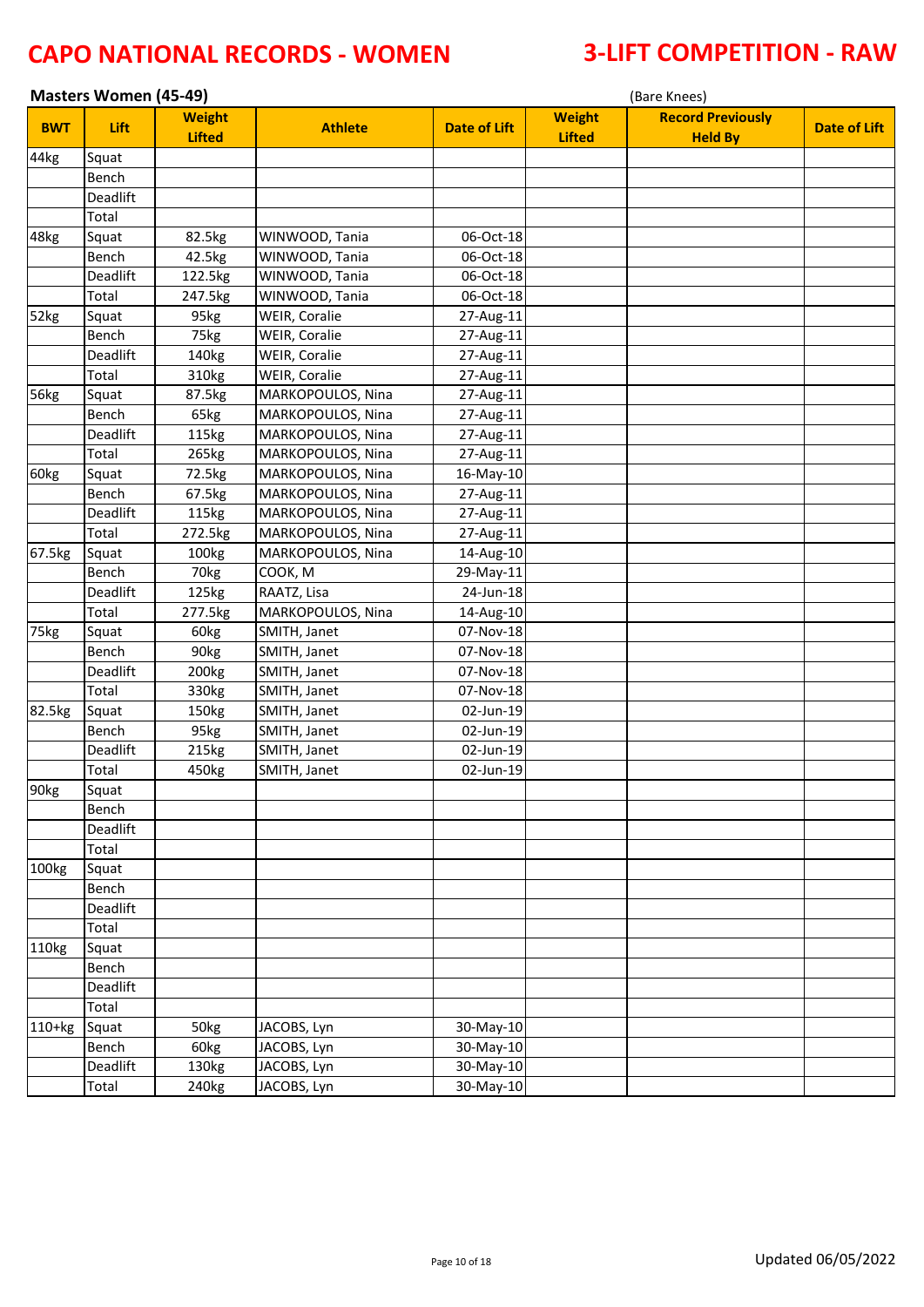| <b>Masters Women (50-54)</b> |          |                                |                |                     | (Bare Knees)                   |                                            |                     |  |
|------------------------------|----------|--------------------------------|----------------|---------------------|--------------------------------|--------------------------------------------|---------------------|--|
| <b>BWT</b>                   | Lift     | <b>Weight</b><br><b>Lifted</b> | <b>Athlete</b> | <b>Date of Lift</b> | <b>Weight</b><br><b>Lifted</b> | <b>Record Previously</b><br><b>Held By</b> | <b>Date of Lift</b> |  |
| 44kg                         | Squat    |                                |                |                     |                                |                                            |                     |  |
|                              | Bench    |                                |                |                     |                                |                                            |                     |  |
|                              | Deadlift |                                |                |                     |                                |                                            |                     |  |
|                              | Total    |                                |                |                     |                                |                                            |                     |  |
| 48kg                         | Squat    |                                |                |                     |                                |                                            |                     |  |
|                              | Bench    |                                |                |                     |                                |                                            |                     |  |
|                              | Deadlift |                                |                |                     |                                |                                            |                     |  |
|                              | Total    |                                |                |                     |                                |                                            |                     |  |
| 52kg                         | Squat    | 110kg                          | WEIR, Coralie  | 09-May-15           | 100kg                          | WEIR, Coralie                              | 08-Nov-12           |  |
|                              | Bench    | 85kg                           | WEIR, Coralie  | 09-May-15           | 82.5kg                         | WEIR, Coralie                              | 08-Nov-12           |  |
|                              | Deadlift | 157.5kg                        | WEIR, Coralie  | 09-May-15           | 140kg                          | WEIR, Coralie                              | 27-Aug-11           |  |
|                              | Total    | 352.5kg                        | WEIR, Coralie  | 09-May-15           | 317.5kg                        | WEIR, Coralie                              | 08-Nov-12           |  |
| 56kg                         | Squat    | 95kg                           | SAPIANO, Sarah | 11-May-19           |                                |                                            |                     |  |
|                              | Bench    | 60kg                           | SAPIANO, Sarah | 11-May-19           |                                |                                            |                     |  |
|                              | Deadlift | 120kg                          | SAPIANO, Sarah | 11-May-19           |                                |                                            |                     |  |
|                              | Total    | 275kg                          | SAPIANO, Sarah | 11-May-19           |                                |                                            |                     |  |
| 60kg                         | Squat    | 95kg                           | LAW, Jenny     | 25-Apr-21           | 90kg                           | SAPIANO, Sarah                             | 29-Apr-18           |  |
|                              | Bench    | 60kg                           | SAPIANO, Sarah | 29-Apr-18           | 52.5kg                         | WIKANDER, Lolita                           | 10-Aug-13           |  |
|                              | Deadlift | 140kg                          | LAW, Jenny     | 25-Apr-21           | 125kg                          | SAPIANO, Sarah                             | 29-Apr-18           |  |
|                              | Total    | 292.5kg                        | LAW, Jenny     | 25-Apr-21           | 275kg                          | SAPIANO, Sarah                             | 29-Apr-18           |  |
| 67.5kg                       | Squat    | 127.5kg                        | LOWE, Kalo     | 21-Nov-14           | 122.5kg                        | LOWE, Kalo                                 | 02-Aug-14           |  |
|                              | Bench    | 85kg                           | LOWE, Kalo     | 02-Aug-14           |                                |                                            |                     |  |
|                              | Deadlift | 152.5kg                        | LOWE, Kalo     | 02-Aug-14           |                                |                                            |                     |  |
|                              | Total    | 362.5kg                        | LOWE, Kalo     | 21-Nov-14           | 360kg                          | LOWE, Kalo                                 | 02-Aug-14           |  |
| 75kg                         | Squat    | 135kg                          | SMITH, Janet   | 07-Nov-19           | 113.5kg                        | STERNS, Andrea                             | 21-May-17           |  |
|                              | Bench    | 87.5kg                         | SMITH, Janet   | 07-Nov-19           | 78kg                           | STERNS, Andrea                             | 13-Aug-16           |  |
|                              | Deadlift | 183kg                          | SMITH, Janet   | 07-Nov-19           | 147.5kg                        | McKNIGHT, Erica                            | 17-Aug-19           |  |
|                              | Total    | 405kg                          | SMITH, Janet   | 07-Nov-19           | 330kg                          | STERNS, Andrea                             | 21-May-17           |  |
| 82.5kg                       | Squat    | 92.5kg                         | BIGGIN, Peta   | 25-Apr-22           |                                |                                            |                     |  |
|                              | Bench    | 60kg                           | BIGGIN, Peta   | 25-Apr-22           |                                |                                            |                     |  |
|                              | Deadlift | 120kg                          | BIGGIN, Peta   | 25-Apr-22           |                                |                                            |                     |  |
|                              | Total    | 272.5kg                        | BIGGIN, Peta   | 25-Apr-22           |                                |                                            |                     |  |
| 90kg                         | Squat    | 90 <sub>kg</sub>               | MATTHEWS, T    | 29-May-11           |                                |                                            |                     |  |
|                              | Bench    | 55kg                           | MATTHEWS, T    | 29-May-11           |                                |                                            |                     |  |
|                              | Deadlift | 130kg                          | MATTHEWS, T    | 29-May-11           |                                |                                            |                     |  |
|                              | Total    | 275kg                          | MATTHEWS, T    | 29-May-11           |                                |                                            |                     |  |
| 100kg                        | Squat    |                                |                |                     |                                |                                            |                     |  |
|                              | Bench    |                                |                |                     |                                |                                            |                     |  |
|                              | Deadlift |                                |                |                     |                                |                                            |                     |  |
|                              | Total    |                                |                |                     |                                |                                            |                     |  |
| 110kg                        | Squat    |                                |                |                     |                                |                                            |                     |  |
|                              | Bench    |                                |                |                     |                                |                                            |                     |  |
|                              | Deadlift |                                |                |                     |                                |                                            |                     |  |
|                              | Total    |                                |                |                     |                                |                                            |                     |  |
| $110+kg$                     | Squat    |                                |                |                     |                                |                                            |                     |  |
|                              | Bench    |                                |                |                     |                                |                                            |                     |  |
|                              | Deadlift |                                |                |                     |                                |                                            |                     |  |
|                              | Total    |                                |                |                     |                                |                                            |                     |  |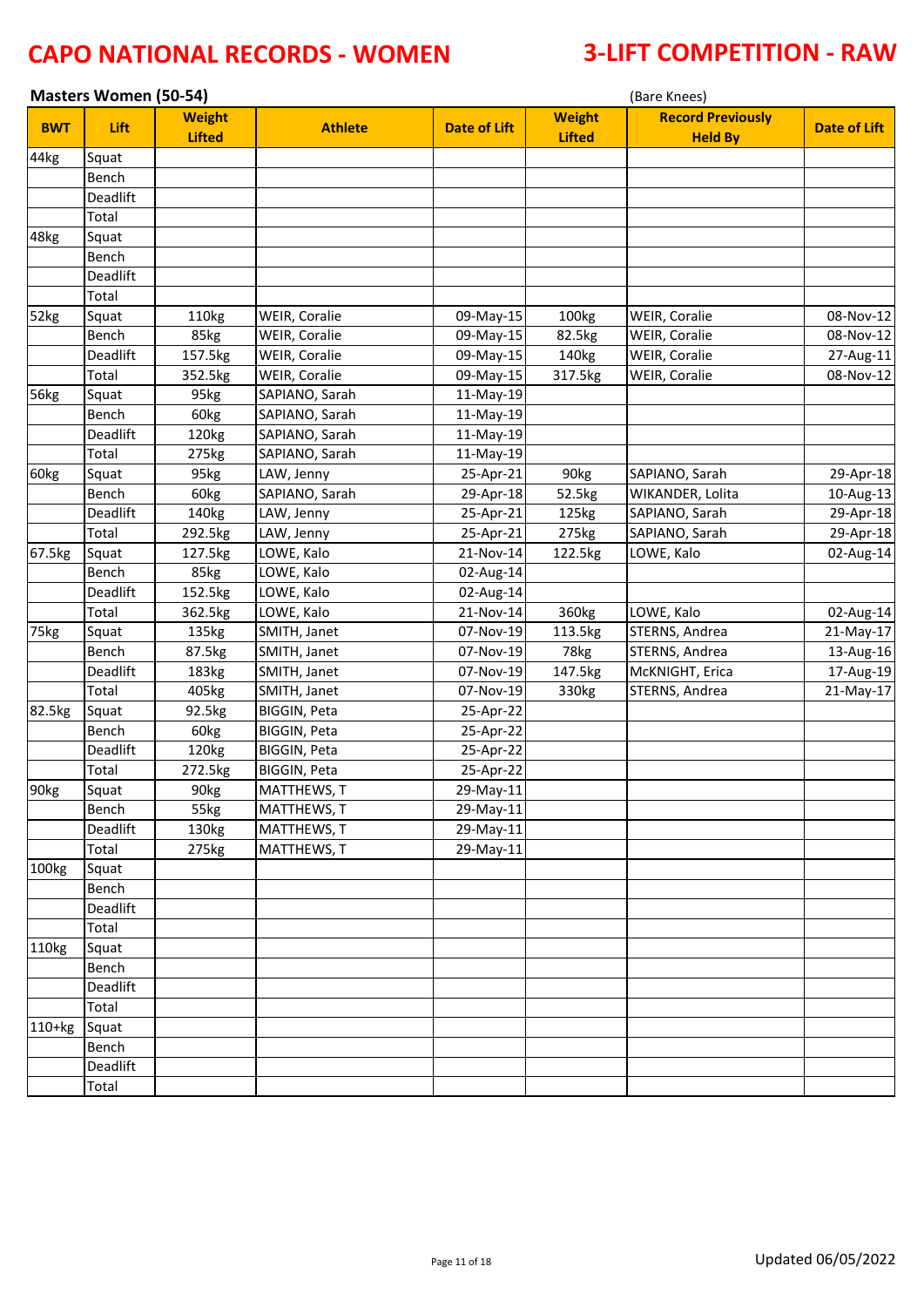| <b>Masters Women (55-59)</b> |          |                                |                      |                     |                                | (Bare Knees)                               |                     |
|------------------------------|----------|--------------------------------|----------------------|---------------------|--------------------------------|--------------------------------------------|---------------------|
| <b>BWT</b>                   | Lift     | <b>Weight</b><br><b>Lifted</b> | <b>Athlete</b>       | <b>Date of Lift</b> | <b>Weight</b><br><b>Lifted</b> | <b>Record Previously</b><br><b>Held By</b> | <b>Date of Lift</b> |
| 44kg                         | Squat    |                                |                      |                     |                                |                                            |                     |
|                              | Bench    |                                |                      |                     |                                |                                            |                     |
|                              | Deadlift |                                |                      |                     |                                |                                            |                     |
|                              | Total    |                                |                      |                     |                                |                                            |                     |
| 48kg                         | Squat    |                                |                      |                     |                                |                                            |                     |
|                              | Bench    |                                |                      |                     |                                |                                            |                     |
|                              | Deadlift |                                |                      |                     |                                |                                            |                     |
|                              | Total    |                                |                      |                     |                                |                                            |                     |
| 52kg                         | Squat    | 120kg                          | WEIR, Coralie        | 12-Aug-17           | 67.5kg                         | FERRIS, Valerie                            | 03-Jun-17           |
|                              | Bench    | 85kg                           | WEIR, Coralie        | 12-Aug-17           | 37.5kg                         | FERRIS, Valerie                            | 29-May-16           |
|                              | Deadlift | 162.5kg                        | WEIR, Coralie        | 12-Aug-17           | 102.5kg                        | FERRIS, Valerie                            | $03$ -Jun-17        |
|                              | Total    | 367.5kg                        | WEIR, Coralie        | 12-Aug-17           | 207.5kg                        | FERRIS, Valerie                            | 03-Jun-17           |
| 56kg                         | Squat    | 110kg                          | <b>WEIR, Coralie</b> | 30-Apr-17           |                                |                                            |                     |
|                              | Bench    | 80kg                           | WEIR, Coralie        | 30-Apr-17           |                                |                                            |                     |
|                              | Deadlift | 155kg                          | WEIR, Coralie        | 30-Apr-17           |                                |                                            |                     |
|                              | Total    | 345kg                          | WEIR, Coralie        | 30-Apr-17           |                                |                                            |                     |
| 60kg                         | Squat    | 152.5kg                        | YOUNG, Taylor        | 08-Nov-12           | 142.5kg                        | YOUNG, Taylor                              | 25-Aug-12           |
|                              | Bench    | 96kg                           | YOUNG, Taylor        | 25-Aug-12           |                                |                                            |                     |
|                              | Deadlift | 175kg                          | YOUNG, Taylor        | 08-Nov-12           | 173kg                          | YOUNG, Taylor                              | 25-Aug-12           |
|                              | Total    | 422.5kg                        | YOUNG, Taylor        | 08-Nov-12           | 409kg                          | YOUNG, Taylor                              | 25-Aug-12           |
| 67.5kg                       | Squat    | 155kg                          | YOUNG, Taylor        | 02-Aug-14           | 150kg                          | YOUNG, Taylor                              | $10$ -Aug-13        |
|                              | Bench    | 105kg                          | YOUNG, Taylor        | 10-Aug-13           |                                |                                            |                     |
|                              | Deadlift | 190kg                          | YOUNG, Taylor        | 10-Aug-13           |                                |                                            |                     |
|                              | Total    | 437.5kg                        | YOUNG, Taylor        | 02-Aug-14           | 430kg                          | YOUNG, Taylor                              | $10$ -Aug-13        |
| 75kg                         | Squat    |                                |                      |                     |                                |                                            |                     |
|                              | Bench    |                                |                      |                     |                                |                                            |                     |
|                              | Deadlift |                                |                      |                     |                                |                                            |                     |
|                              | Total    |                                |                      |                     |                                |                                            |                     |
| 82.5kg                       | Squat    |                                |                      |                     |                                |                                            |                     |
|                              | Bench    |                                |                      |                     |                                |                                            |                     |
|                              | Deadlift |                                |                      |                     |                                |                                            |                     |
|                              | Total    |                                |                      |                     |                                |                                            |                     |
| 90 <sub>kg</sub>             | Squat    | 25kg                           | OXLEY, Lu-ella       | 26-Jun-21           |                                |                                            |                     |
|                              | Bench    | 45kg                           | OXLEY, Lu-ella       | 26-Jun-21           |                                |                                            |                     |
|                              | Deadlift | 100kg                          | OXLEY, Lu-ella       | 26-Jun-21           |                                |                                            |                     |
|                              | Total    | 170 <sub>kg</sub>              | OXLEY, Lu-ella       | 26-Jun-21           |                                |                                            |                     |
| 100kg                        | Squat    |                                |                      |                     |                                |                                            |                     |
|                              | Bench    |                                |                      |                     |                                |                                            |                     |
|                              | Deadlift |                                |                      |                     |                                |                                            |                     |
|                              | Total    |                                |                      |                     |                                |                                            |                     |
| 110kg                        | Squat    |                                |                      |                     |                                |                                            |                     |
|                              | Bench    |                                |                      |                     |                                |                                            |                     |
|                              | Deadlift |                                |                      |                     |                                |                                            |                     |
|                              | Total    |                                |                      |                     |                                |                                            |                     |
| $110+kg$                     | Squat    |                                |                      |                     |                                |                                            |                     |
|                              | Bench    |                                |                      |                     |                                |                                            |                     |
|                              | Deadlift |                                |                      |                     |                                |                                            |                     |
|                              | Total    |                                |                      |                     |                                |                                            |                     |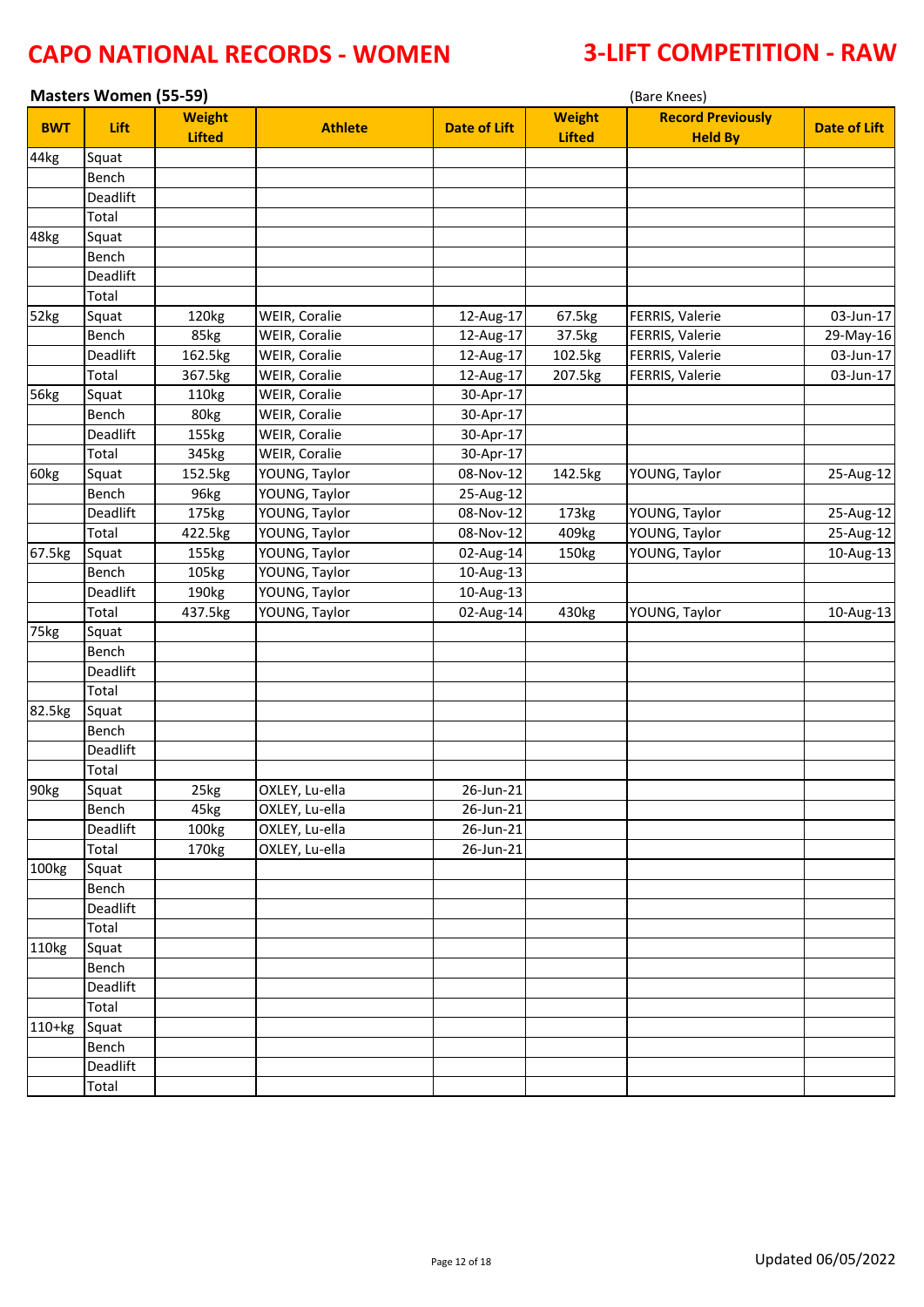| <b>Masters Women (60-64)</b> |          |                                |                           |                     |                                | (Bare Knees)                               |                     |  |  |  |
|------------------------------|----------|--------------------------------|---------------------------|---------------------|--------------------------------|--------------------------------------------|---------------------|--|--|--|
| <b>BWT</b>                   | Lift     | <b>Weight</b><br><b>Lifted</b> | <b>Athlete</b>            | <b>Date of Lift</b> | <b>Weight</b><br><b>Lifted</b> | <b>Record Previously</b><br><b>Held By</b> | <b>Date of Lift</b> |  |  |  |
| 44kg                         | Squat    |                                |                           |                     |                                |                                            |                     |  |  |  |
|                              | Bench    |                                |                           |                     |                                |                                            |                     |  |  |  |
|                              | Deadlift |                                |                           |                     |                                |                                            |                     |  |  |  |
|                              | Total    |                                |                           |                     |                                |                                            |                     |  |  |  |
| 48kg                         | Squat    |                                |                           |                     |                                |                                            |                     |  |  |  |
|                              | Bench    |                                |                           |                     |                                |                                            |                     |  |  |  |
|                              | Deadlift |                                |                           |                     |                                |                                            |                     |  |  |  |
|                              | Total    |                                |                           |                     |                                |                                            |                     |  |  |  |
| 52kg                         | Squat    |                                |                           |                     |                                |                                            |                     |  |  |  |
|                              | Bench    |                                |                           |                     |                                |                                            |                     |  |  |  |
|                              | Deadlift |                                |                           |                     |                                |                                            |                     |  |  |  |
|                              | Total    |                                |                           |                     |                                |                                            |                     |  |  |  |
| 56kg                         | Squat    |                                |                           |                     |                                |                                            |                     |  |  |  |
|                              | Bench    |                                |                           |                     |                                |                                            |                     |  |  |  |
|                              | Deadlift |                                |                           |                     |                                |                                            |                     |  |  |  |
|                              | Total    |                                |                           |                     |                                |                                            |                     |  |  |  |
| 60kg                         | Squat    | 55kg                           | TRENTIN, Marietta         | 22-Aug-21           | 40kg                           | BASKERVILLE, Gwen                          | 30-Nov-19           |  |  |  |
|                              | Bench    | 41kg                           | TRENTIN, Marietta         | 22-Aug-21           | 32.5kg                         | BASKERVILLE, Gwen                          | 30-Nov-19           |  |  |  |
|                              | Deadlift | 97.5kg                         | TRENTIN, Marietta         | 22-Aug-21           | 65kg                           | BASKERVILLE, Gwen                          | 30-Nov-19           |  |  |  |
|                              | Total    | 192.5kg                        | TRENTIN, Marietta         | 22-Aug-21           | 137.5kg                        | BASKERVILLE, Gwen                          | 30-Nov-19           |  |  |  |
| 67.5kg                       | Squat    | 55kg                           | ROBERTSON, Leonie         | 21-May-17           | 47.5kg                         | <b>WATTELET, Roseline</b>                  | 25-Apr-17           |  |  |  |
|                              | Bench    | 45kg                           | ROBERTSON, Leonie         | 21-May-17           | 30kg                           | WATTELET, Roseline                         | 25-Apr-17           |  |  |  |
|                              | Deadlift | 102.5kg                        | WATTELET, Roseline        | 25-Apr-17           |                                |                                            |                     |  |  |  |
|                              | Total    | 190 <sub>kg</sub>              | ROBERTSON, Leonie         | 12-Aug-17           | 185kg                          | ROBERTSON, Leonie                          | 21-May-17           |  |  |  |
| 75kg                         | Squat    | 90kg                           | COLLIVER, W               | 30-Apr-06           |                                |                                            |                     |  |  |  |
|                              | Bench    | 55kg                           | COLLIVER, W               | 30-Apr-06           |                                |                                            |                     |  |  |  |
|                              | Deadlift | 110kg                          | COLLIVER, W               | 30-Apr-06           |                                |                                            |                     |  |  |  |
|                              | Total    | 255kg                          | COLLIVER, W               | 30-Apr-06           |                                |                                            |                     |  |  |  |
| 82.5kg                       | Squat    |                                |                           |                     |                                |                                            |                     |  |  |  |
|                              | Bench    |                                |                           |                     |                                |                                            |                     |  |  |  |
|                              | Deadlift |                                |                           |                     |                                |                                            |                     |  |  |  |
|                              | Total    |                                |                           |                     |                                |                                            |                     |  |  |  |
| 90kg                         | Squat    | 75kg                           | <b>HETHERTON, Shirley</b> | 25-Aug-12           |                                |                                            |                     |  |  |  |
|                              | Bench    | 47.5kg                         | HETHERTON, Shirley        | 05-May-12           |                                |                                            |                     |  |  |  |
|                              | Deadlift | 105kg                          | <b>HETHERTON, Shirley</b> | 25-Aug-12           |                                |                                            |                     |  |  |  |
|                              | Total    | 225kg                          | <b>HETHERTON, Shirley</b> | 25-Aug-12           |                                |                                            |                     |  |  |  |
| 100kg                        | Squat    |                                |                           |                     |                                |                                            |                     |  |  |  |
|                              | Bench    |                                |                           |                     |                                |                                            |                     |  |  |  |
|                              | Deadlift |                                |                           |                     |                                |                                            |                     |  |  |  |
|                              | Total    |                                |                           |                     |                                |                                            |                     |  |  |  |
| 110kg                        | Squat    |                                |                           |                     |                                |                                            |                     |  |  |  |
|                              | Bench    |                                |                           |                     |                                |                                            |                     |  |  |  |
|                              | Deadlift |                                |                           |                     |                                |                                            |                     |  |  |  |
|                              | Total    |                                |                           |                     |                                |                                            |                     |  |  |  |
| $110+kg$                     | Squat    |                                |                           |                     |                                |                                            |                     |  |  |  |
|                              | Bench    |                                |                           |                     |                                |                                            |                     |  |  |  |
|                              | Deadlift |                                |                           |                     |                                |                                            |                     |  |  |  |
|                              | Total    |                                |                           |                     |                                |                                            |                     |  |  |  |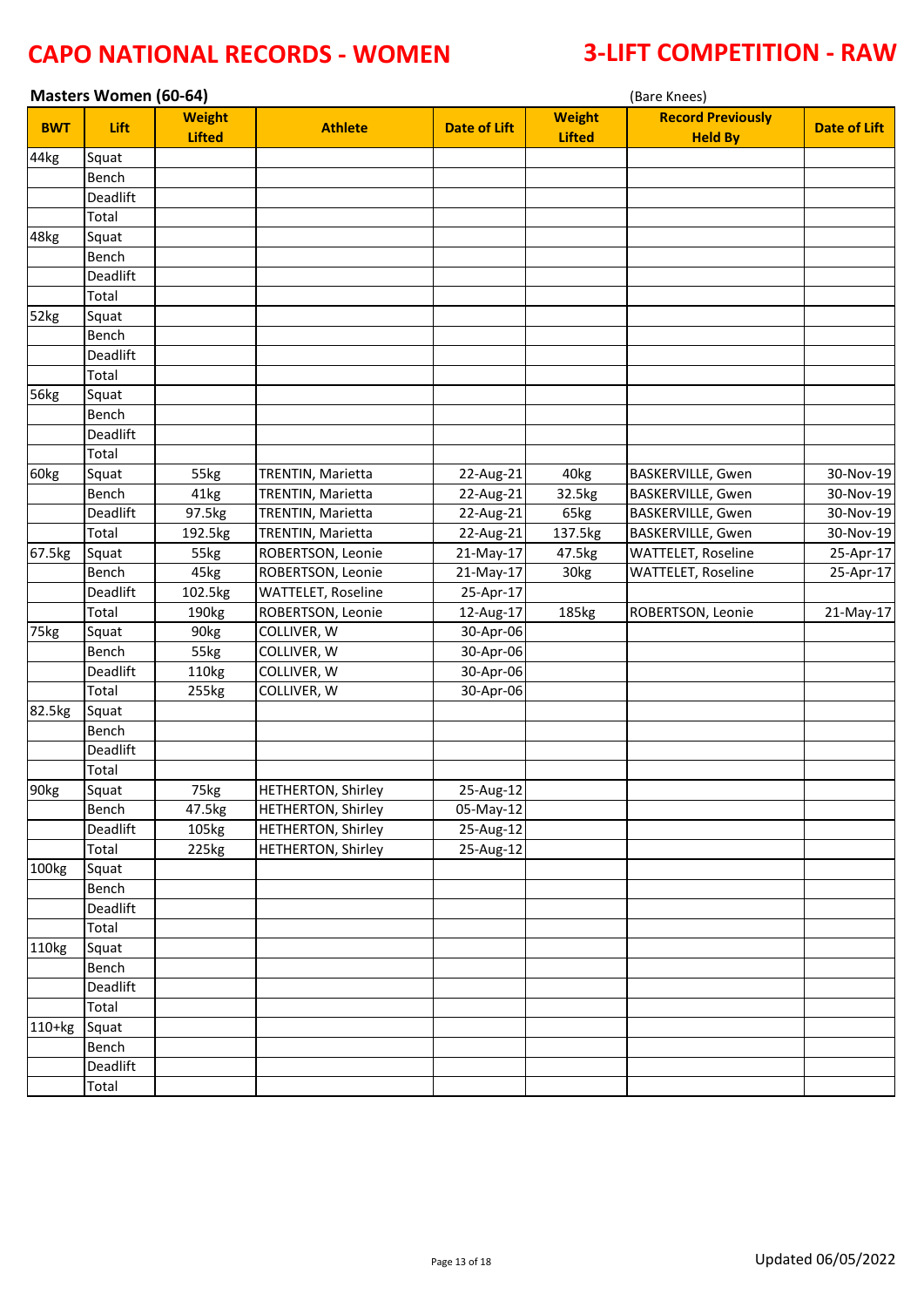| <b>Masters Women (65-69)</b> |          |                                |                   |                     |                                | (Bare Knees)                               |                     |
|------------------------------|----------|--------------------------------|-------------------|---------------------|--------------------------------|--------------------------------------------|---------------------|
| <b>BWT</b>                   | Lift     | <b>Weight</b><br><b>Lifted</b> | <b>Athlete</b>    | <b>Date of Lift</b> | <b>Weight</b><br><b>Lifted</b> | <b>Record Previously</b><br><b>Held By</b> | <b>Date of Lift</b> |
| 44kg                         | Squat    |                                |                   |                     |                                |                                            |                     |
|                              | Bench    |                                |                   |                     |                                |                                            |                     |
|                              | Deadlift |                                |                   |                     |                                |                                            |                     |
|                              | Total    |                                |                   |                     |                                |                                            |                     |
| 48kg                         | Squat    |                                |                   |                     |                                |                                            |                     |
|                              | Bench    |                                |                   |                     |                                |                                            |                     |
|                              | Deadlift |                                |                   |                     |                                |                                            |                     |
|                              | Total    |                                |                   |                     |                                |                                            |                     |
| 52kg                         | Squat    |                                |                   |                     |                                |                                            |                     |
|                              | Bench    |                                |                   |                     |                                |                                            |                     |
|                              | Deadlift |                                |                   |                     |                                |                                            |                     |
|                              | Total    |                                |                   |                     |                                |                                            |                     |
| 56kg                         | Squat    |                                |                   |                     |                                |                                            |                     |
|                              | Bench    |                                |                   |                     |                                |                                            |                     |
|                              | Deadlift |                                |                   |                     |                                |                                            |                     |
|                              | Total    |                                |                   |                     |                                |                                            |                     |
| 60kg                         | Squat    | 82.5kg                         | CASAN, Claire     | 25-Apr-22           |                                |                                            |                     |
|                              | Bench    | 55kg                           | CASAN, Claire     | 25-Apr-22           |                                |                                            |                     |
|                              | Deadlift | 117.5kg                        | CASAN, Claire     | 25-Apr-22           |                                |                                            |                     |
|                              | Total    | 250kg                          | CASAN, Claire     | 25-Apr-22           |                                |                                            |                     |
| 67.5kg                       | Squat    | 75kg                           | SHERWIN, Rosemary | 02-Aug-14           |                                |                                            |                     |
|                              | Bench    | 25kg                           | SHERWIN, Rosemary | 02-Aug-14           |                                |                                            |                     |
|                              | Deadlift | 105kg                          | SHERWIN, Rosemary | 02-Aug-14           |                                |                                            |                     |
|                              | Total    | 205kg                          | SHERWIN, Rosemary | 02-Aug-14           |                                |                                            |                     |
| 75kg                         | Squat    |                                |                   |                     |                                |                                            |                     |
|                              | Bench    |                                |                   |                     |                                |                                            |                     |
|                              | Deadlift |                                |                   |                     |                                |                                            |                     |
|                              | Total    |                                |                   |                     |                                |                                            |                     |
| 82.5kg                       | Squat    | 65kg                           | MAGRI, Pauline    | 25-Apr-18           |                                |                                            |                     |
|                              | Bench    | 45kg                           | MAGRI, Pauline    | 25-Apr-18           |                                |                                            |                     |
|                              | Deadlift | 130kg                          | MAGRI, Pauline    | 25-Apr-18           |                                |                                            |                     |
|                              | Total    | 240kg                          | MAGRI, Pauline    | 25-Apr-18           |                                |                                            |                     |
| 90 <sub>kg</sub>             | Squat    |                                |                   |                     |                                |                                            |                     |
|                              | Bench    |                                |                   |                     |                                |                                            |                     |
|                              | Deadlift |                                |                   |                     |                                |                                            |                     |
|                              | Total    |                                |                   |                     |                                |                                            |                     |
| 100kg                        | Squat    |                                |                   |                     |                                |                                            |                     |
|                              | Bench    |                                |                   |                     |                                |                                            |                     |
|                              | Deadlift |                                |                   |                     |                                |                                            |                     |
|                              | Total    |                                |                   |                     |                                |                                            |                     |
| 110kg                        | Squat    |                                |                   |                     |                                |                                            |                     |
|                              | Bench    |                                |                   |                     |                                |                                            |                     |
|                              | Deadlift |                                |                   |                     |                                |                                            |                     |
|                              | Total    |                                |                   |                     |                                |                                            |                     |
| 110+kg                       | Squat    |                                |                   |                     |                                |                                            |                     |
|                              | Bench    |                                |                   |                     |                                |                                            |                     |
|                              | Deadlift |                                |                   |                     |                                |                                            |                     |
|                              | Total    |                                |                   |                     |                                |                                            |                     |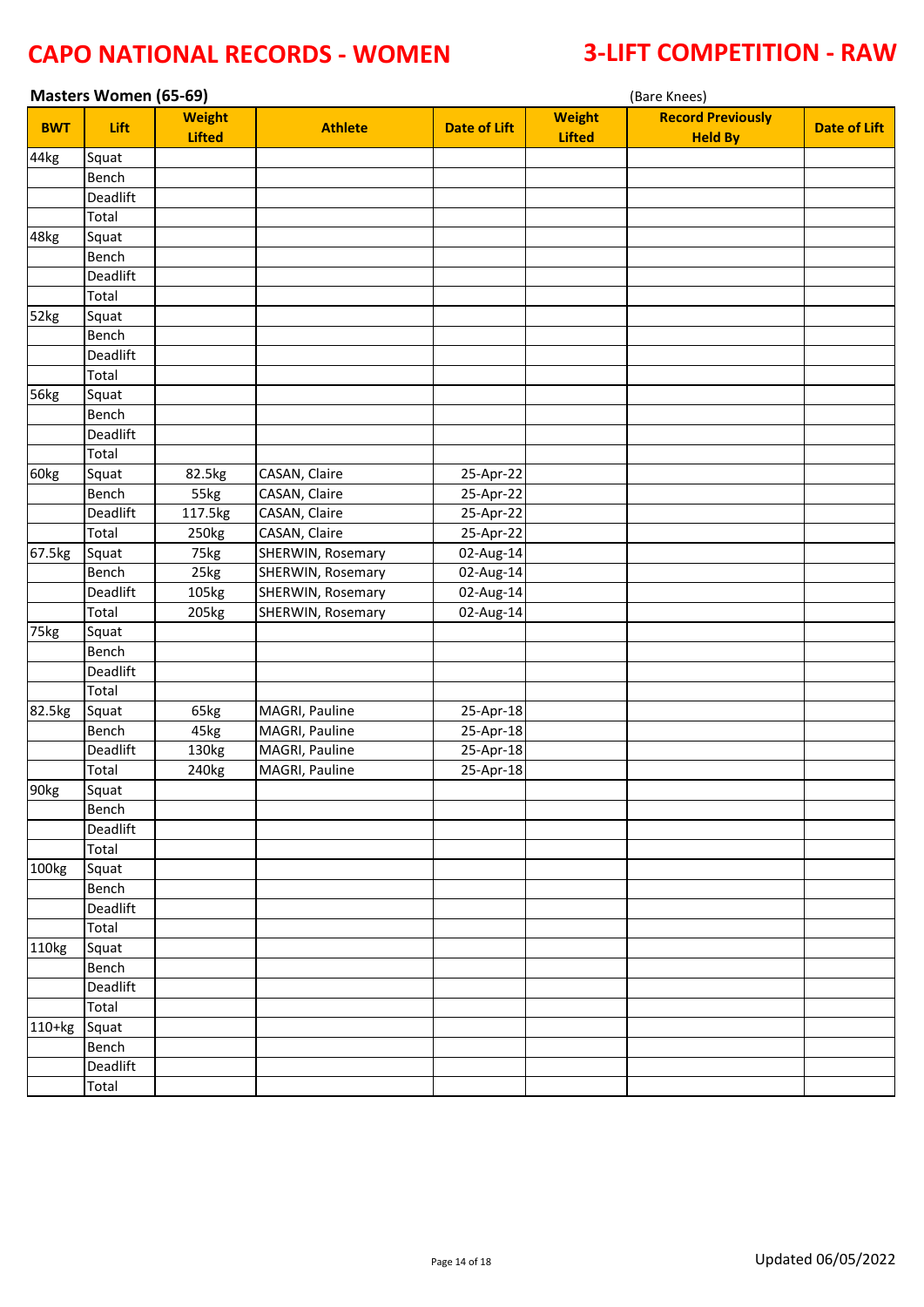| <b>Masters Women (70-74)</b> |          |                                |                |                     | (Bare Knees)                   |                                            |                     |  |  |
|------------------------------|----------|--------------------------------|----------------|---------------------|--------------------------------|--------------------------------------------|---------------------|--|--|
| <b>BWT</b>                   | Lift     | <b>Weight</b><br><b>Lifted</b> | <b>Athlete</b> | <b>Date of Lift</b> | <b>Weight</b><br><b>Lifted</b> | <b>Record Previously</b><br><b>Held By</b> | <b>Date of Lift</b> |  |  |
| 44kg                         | Squat    |                                |                |                     |                                |                                            |                     |  |  |
|                              | Bench    |                                |                |                     |                                |                                            |                     |  |  |
|                              | Deadlift |                                |                |                     |                                |                                            |                     |  |  |
|                              | Total    |                                |                |                     |                                |                                            |                     |  |  |
| 48kg                         | Squat    |                                |                |                     |                                |                                            |                     |  |  |
|                              | Bench    |                                |                |                     |                                |                                            |                     |  |  |
|                              | Deadlift |                                |                |                     |                                |                                            |                     |  |  |
|                              | Total    |                                |                |                     |                                |                                            |                     |  |  |
| 52kg                         | Squat    |                                |                |                     |                                |                                            |                     |  |  |
|                              | Bench    |                                |                |                     |                                |                                            |                     |  |  |
|                              | Deadlift |                                |                |                     |                                |                                            |                     |  |  |
|                              | Total    |                                |                |                     |                                |                                            |                     |  |  |
| 56kg                         | Squat    |                                |                |                     |                                |                                            |                     |  |  |
|                              | Bench    |                                |                |                     |                                |                                            |                     |  |  |
|                              | Deadlift |                                |                |                     |                                |                                            |                     |  |  |
|                              | Total    |                                |                |                     |                                |                                            |                     |  |  |
| 60kg                         | Squat    |                                |                |                     |                                |                                            |                     |  |  |
|                              | Bench    |                                |                |                     |                                |                                            |                     |  |  |
|                              | Deadlift |                                |                |                     |                                |                                            |                     |  |  |
|                              | Total    |                                |                |                     |                                |                                            |                     |  |  |
| 67.5kg                       | Squat    |                                |                |                     |                                |                                            |                     |  |  |
|                              | Bench    |                                |                |                     |                                |                                            |                     |  |  |
|                              | Deadlift |                                |                |                     |                                |                                            |                     |  |  |
|                              | Total    |                                |                |                     |                                |                                            |                     |  |  |
| 75kg                         | Squat    |                                |                |                     |                                |                                            |                     |  |  |
|                              | Bench    |                                |                |                     |                                |                                            |                     |  |  |
|                              | Deadlift |                                |                |                     |                                |                                            |                     |  |  |
|                              | Total    |                                |                |                     |                                |                                            |                     |  |  |
| 82.5kg                       | Squat    |                                |                |                     |                                |                                            |                     |  |  |
|                              | Bench    |                                |                |                     |                                |                                            |                     |  |  |
|                              | Deadlift |                                |                |                     |                                |                                            |                     |  |  |
|                              | Total    |                                |                |                     |                                |                                            |                     |  |  |
| 90kg                         | Squat    |                                |                |                     |                                |                                            |                     |  |  |
|                              | Bench    |                                |                |                     |                                |                                            |                     |  |  |
|                              | Deadlift |                                |                |                     |                                |                                            |                     |  |  |
|                              | Total    |                                |                |                     |                                |                                            |                     |  |  |
| 100kg                        | Squat    |                                |                |                     |                                |                                            |                     |  |  |
|                              | Bench    |                                |                |                     |                                |                                            |                     |  |  |
|                              | Deadlift |                                |                |                     |                                |                                            |                     |  |  |
|                              | Total    |                                |                |                     |                                |                                            |                     |  |  |
| 110kg                        | Squat    |                                |                |                     |                                |                                            |                     |  |  |
|                              | Bench    |                                |                |                     |                                |                                            |                     |  |  |
|                              | Deadlift |                                |                |                     |                                |                                            |                     |  |  |
|                              | Total    |                                |                |                     |                                |                                            |                     |  |  |
| $110+kg$                     | Squat    |                                |                |                     |                                |                                            |                     |  |  |
|                              | Bench    |                                |                |                     |                                |                                            |                     |  |  |
|                              | Deadlift |                                |                |                     |                                |                                            |                     |  |  |
|                              | Total    |                                |                |                     |                                |                                            |                     |  |  |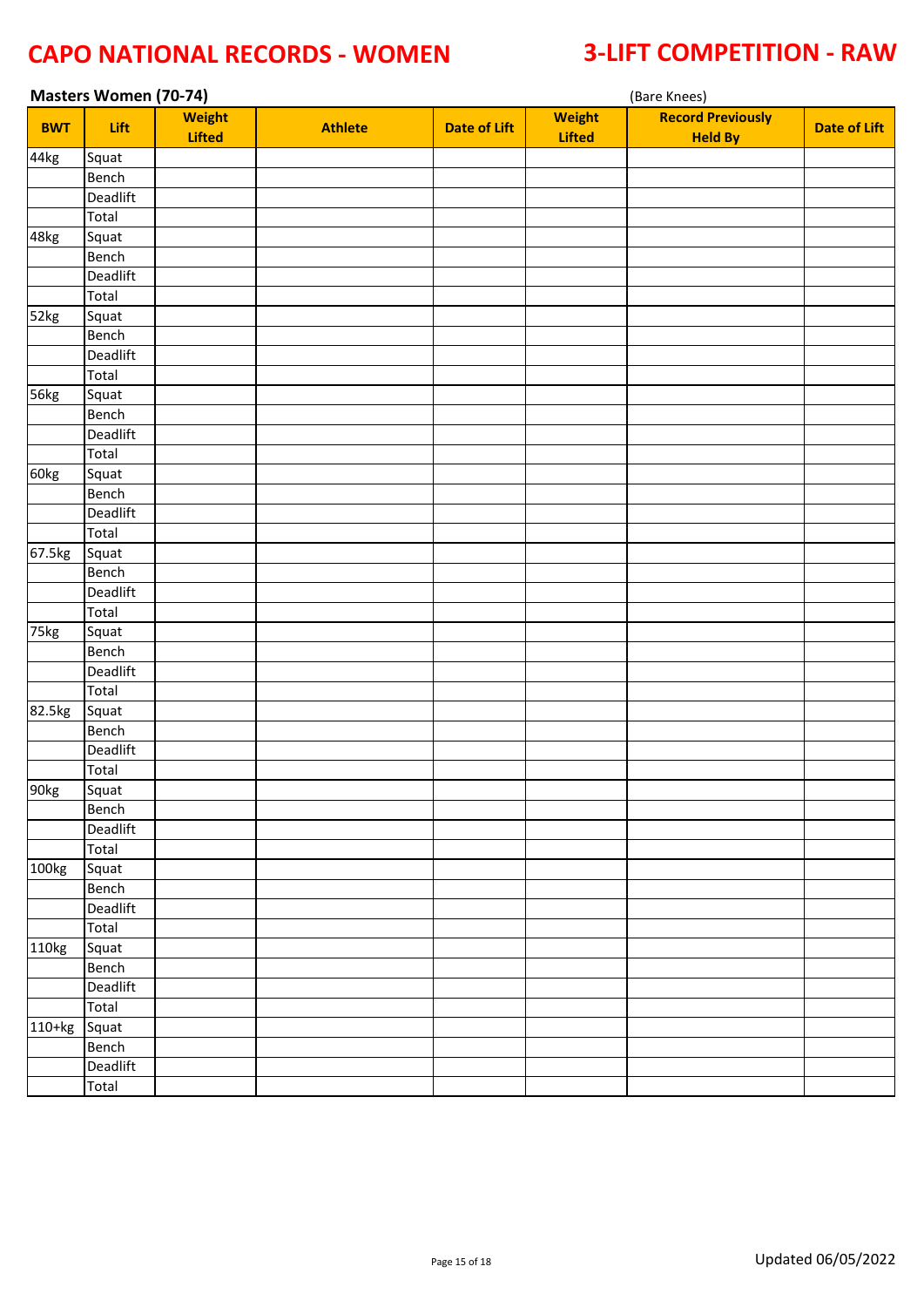| <b>Masters Women (75-79)</b> |                    |                                |                |                     | (Bare Knees)                   |                                            |                     |  |  |  |
|------------------------------|--------------------|--------------------------------|----------------|---------------------|--------------------------------|--------------------------------------------|---------------------|--|--|--|
| <b>BWT</b>                   | Lift               | <b>Weight</b><br><b>Lifted</b> | <b>Athlete</b> | <b>Date of Lift</b> | <b>Weight</b><br><b>Lifted</b> | <b>Record Previously</b><br><b>Held By</b> | <b>Date of Lift</b> |  |  |  |
| 44kg                         | $\overline{$ Squat |                                |                |                     |                                |                                            |                     |  |  |  |
|                              | Bench              |                                |                |                     |                                |                                            |                     |  |  |  |
|                              | Deadlift           |                                |                |                     |                                |                                            |                     |  |  |  |
|                              | Total              |                                |                |                     |                                |                                            |                     |  |  |  |
| 48kg                         | Squat              |                                |                |                     |                                |                                            |                     |  |  |  |
|                              | Bench              |                                |                |                     |                                |                                            |                     |  |  |  |
|                              | Deadlift           |                                |                |                     |                                |                                            |                     |  |  |  |
|                              | Total              |                                |                |                     |                                |                                            |                     |  |  |  |
| 52kg                         | Squat              |                                |                |                     |                                |                                            |                     |  |  |  |
|                              | Bench              |                                |                |                     |                                |                                            |                     |  |  |  |
|                              | Deadlift           |                                |                |                     |                                |                                            |                     |  |  |  |
|                              | Total              |                                |                |                     |                                |                                            |                     |  |  |  |
| 56kg                         | Squat              |                                |                |                     |                                |                                            |                     |  |  |  |
|                              | Bench              |                                |                |                     |                                |                                            |                     |  |  |  |
|                              | Deadlift           |                                |                |                     |                                |                                            |                     |  |  |  |
|                              | Total              |                                |                |                     |                                |                                            |                     |  |  |  |
| 60kg                         | Squat              |                                |                |                     |                                |                                            |                     |  |  |  |
|                              | Bench              |                                |                |                     |                                |                                            |                     |  |  |  |
|                              | Deadlift           |                                |                |                     |                                |                                            |                     |  |  |  |
|                              | Total              |                                |                |                     |                                |                                            |                     |  |  |  |
| 67.5kg                       | Squat              |                                |                |                     |                                |                                            |                     |  |  |  |
|                              | Bench              |                                |                |                     |                                |                                            |                     |  |  |  |
|                              | Deadlift           |                                |                |                     |                                |                                            |                     |  |  |  |
|                              | Total              |                                |                |                     |                                |                                            |                     |  |  |  |
| 75kg                         | Squat              |                                |                |                     |                                |                                            |                     |  |  |  |
|                              | Bench              |                                |                |                     |                                |                                            |                     |  |  |  |
|                              | Deadlift           |                                |                |                     |                                |                                            |                     |  |  |  |
|                              | Total              |                                |                |                     |                                |                                            |                     |  |  |  |
| 82.5kg                       | Squat              |                                |                |                     |                                |                                            |                     |  |  |  |
|                              | Bench              |                                |                |                     |                                |                                            |                     |  |  |  |
|                              | Deadlift           |                                |                |                     |                                |                                            |                     |  |  |  |
|                              | Total              |                                |                |                     |                                |                                            |                     |  |  |  |
| 90kg                         | Squat              |                                |                |                     |                                |                                            |                     |  |  |  |
|                              | Bench              |                                |                |                     |                                |                                            |                     |  |  |  |
|                              | Deadlift           |                                |                |                     |                                |                                            |                     |  |  |  |
|                              | Total              |                                |                |                     |                                |                                            |                     |  |  |  |
| 100kg                        | Squat              |                                |                |                     |                                |                                            |                     |  |  |  |
|                              | Bench              |                                |                |                     |                                |                                            |                     |  |  |  |
|                              | Deadlift           |                                |                |                     |                                |                                            |                     |  |  |  |
|                              | Total              |                                |                |                     |                                |                                            |                     |  |  |  |
| 110kg                        | Squat              |                                |                |                     |                                |                                            |                     |  |  |  |
|                              | Bench              |                                |                |                     |                                |                                            |                     |  |  |  |
|                              | Deadlift           |                                |                |                     |                                |                                            |                     |  |  |  |
|                              | Total              |                                |                |                     |                                |                                            |                     |  |  |  |
| 110+kg                       | Squat              |                                |                |                     |                                |                                            |                     |  |  |  |
|                              | Bench              |                                |                |                     |                                |                                            |                     |  |  |  |
|                              | Deadlift           |                                |                |                     |                                |                                            |                     |  |  |  |
|                              | Total              |                                |                |                     |                                |                                            |                     |  |  |  |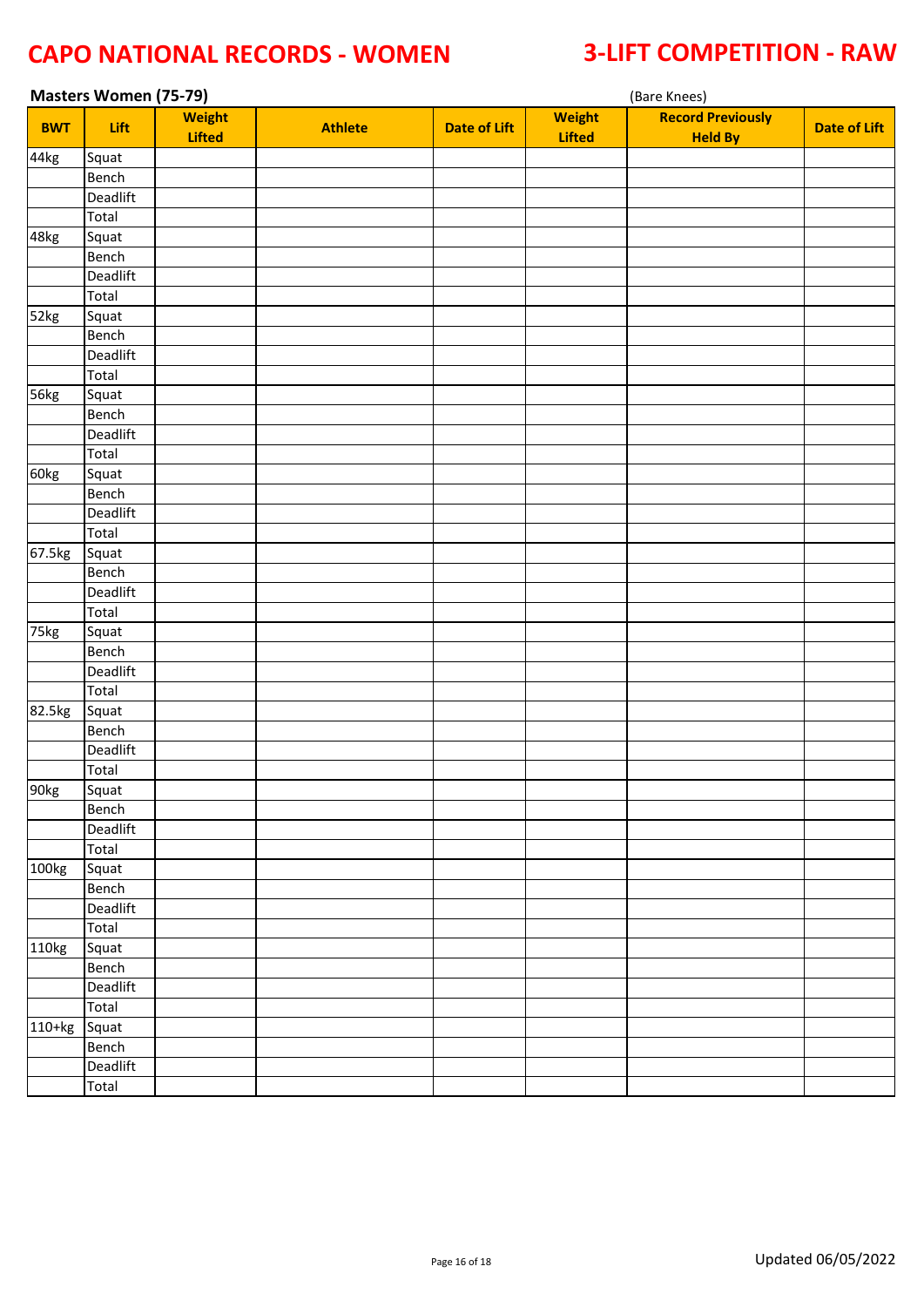| <b>Masters Women (80-84)</b> |          |                                |                |                     |                                | (Bare Knees)                               |                     |  |  |  |
|------------------------------|----------|--------------------------------|----------------|---------------------|--------------------------------|--------------------------------------------|---------------------|--|--|--|
| <b>BWT</b>                   | Lift     | <b>Weight</b><br><b>Lifted</b> | <b>Athlete</b> | <b>Date of Lift</b> | <b>Weight</b><br><b>Lifted</b> | <b>Record Previously</b><br><b>Held By</b> | <b>Date of Lift</b> |  |  |  |
| 44kg                         | Squat    |                                |                |                     |                                |                                            |                     |  |  |  |
|                              | Bench    |                                |                |                     |                                |                                            |                     |  |  |  |
|                              | Deadlift |                                |                |                     |                                |                                            |                     |  |  |  |
|                              | Total    |                                |                |                     |                                |                                            |                     |  |  |  |
| 48kg                         | Squat    |                                |                |                     |                                |                                            |                     |  |  |  |
|                              | Bench    |                                |                |                     |                                |                                            |                     |  |  |  |
|                              | Deadlift |                                |                |                     |                                |                                            |                     |  |  |  |
|                              | Total    |                                |                |                     |                                |                                            |                     |  |  |  |
| 52kg                         | Squat    |                                |                |                     |                                |                                            |                     |  |  |  |
|                              | Bench    |                                |                |                     |                                |                                            |                     |  |  |  |
|                              | Deadlift |                                |                |                     |                                |                                            |                     |  |  |  |
|                              | Total    |                                |                |                     |                                |                                            |                     |  |  |  |
| 56kg                         | Squat    |                                |                |                     |                                |                                            |                     |  |  |  |
|                              | Bench    |                                |                |                     |                                |                                            |                     |  |  |  |
|                              | Deadlift |                                |                |                     |                                |                                            |                     |  |  |  |
|                              | Total    |                                |                |                     |                                |                                            |                     |  |  |  |
| 60kg                         | Squat    |                                |                |                     |                                |                                            |                     |  |  |  |
|                              | Bench    |                                |                |                     |                                |                                            |                     |  |  |  |
|                              | Deadlift |                                |                |                     |                                |                                            |                     |  |  |  |
|                              | Total    |                                |                |                     |                                |                                            |                     |  |  |  |
| 67.5kg                       | Squat    |                                |                |                     |                                |                                            |                     |  |  |  |
|                              | Bench    |                                |                |                     |                                |                                            |                     |  |  |  |
|                              | Deadlift |                                |                |                     |                                |                                            |                     |  |  |  |
|                              | Total    |                                |                |                     |                                |                                            |                     |  |  |  |
| 75kg                         | Squat    |                                |                |                     |                                |                                            |                     |  |  |  |
|                              | Bench    |                                |                |                     |                                |                                            |                     |  |  |  |
|                              | Deadlift |                                |                |                     |                                |                                            |                     |  |  |  |
|                              | Total    |                                |                |                     |                                |                                            |                     |  |  |  |
| 82.5kg                       | Squat    |                                |                |                     |                                |                                            |                     |  |  |  |
|                              | Bench    |                                |                |                     |                                |                                            |                     |  |  |  |
|                              | Deadlift |                                |                |                     |                                |                                            |                     |  |  |  |
|                              | Total    |                                |                |                     |                                |                                            |                     |  |  |  |
| 90 <sub>kg</sub>             | Squat    |                                |                |                     |                                |                                            |                     |  |  |  |
|                              | Bench    |                                |                |                     |                                |                                            |                     |  |  |  |
|                              | Deadlift |                                |                |                     |                                |                                            |                     |  |  |  |
|                              | Total    |                                |                |                     |                                |                                            |                     |  |  |  |
| 100kg                        | Squat    |                                |                |                     |                                |                                            |                     |  |  |  |
|                              | Bench    |                                |                |                     |                                |                                            |                     |  |  |  |
|                              | Deadlift |                                |                |                     |                                |                                            |                     |  |  |  |
|                              | Total    |                                |                |                     |                                |                                            |                     |  |  |  |
| 110kg                        | Squat    |                                |                |                     |                                |                                            |                     |  |  |  |
|                              | Bench    |                                |                |                     |                                |                                            |                     |  |  |  |
|                              | Deadlift |                                |                |                     |                                |                                            |                     |  |  |  |
|                              | Total    |                                |                |                     |                                |                                            |                     |  |  |  |
| 110+kg                       | Squat    |                                |                |                     |                                |                                            |                     |  |  |  |
|                              | Bench    |                                |                |                     |                                |                                            |                     |  |  |  |
|                              | Deadlift |                                |                |                     |                                |                                            |                     |  |  |  |
|                              | Total    |                                |                |                     |                                |                                            |                     |  |  |  |